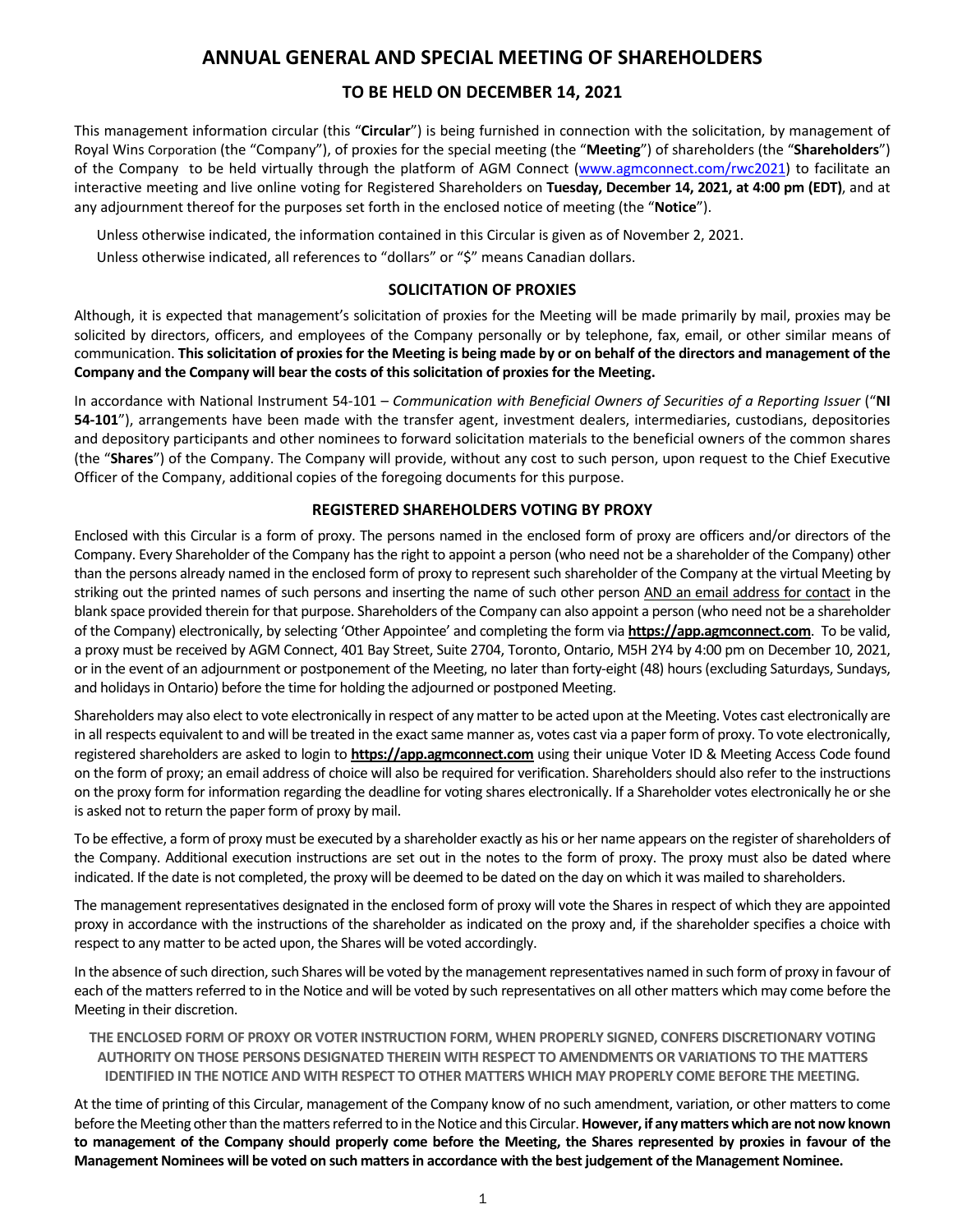# **VOTE USING THE FOLLOWING METHODS PRIOR TO THE MEETING**

|                      | IF YOU HAVE RECEIVED PROXY FROM                                                                                                                                                                                                       |  | IF YOU HAVE RECEIVED A PROXY OR VIF                                                                                       |
|----------------------|---------------------------------------------------------------------------------------------------------------------------------------------------------------------------------------------------------------------------------------|--|---------------------------------------------------------------------------------------------------------------------------|
|                      | WITH A <b>VOTER ID and MEETING ACCESS CODE</b>                                                                                                                                                                                        |  | WITH A 16-DIGIT CONTROL NUMBER                                                                                            |
|                      | <b>FROM AGM CONNECT</b>                                                                                                                                                                                                               |  | <b>FROM AN INTERMEDIARY</b>                                                                                               |
| <b>Voting Method</b> | <b>Non-Registered Shareholders</b><br><b>Registered Shareholders</b><br>(your securities are held in your name in a<br>(your shares are held with a broker,<br>physical certificate or DRS statement)<br>bank, or other intermediary) |  | <b>Non-Registered Shareholders</b><br>(your shares are held with a broker, bank, or other<br>intermediary)                |
| Internet             | Login to https://app.agmconnect.com<br>Using the Meeting Access Code and Voter ID provided to you<br>complete the form to Submit Proxy                                                                                                |  | Go to www.proxyvote.com<br>Enter the 16- digit control number printed on the VIF<br>and follow the instructions on screen |
| Email                | Complete, sign and date the proxy form and email to:<br>voteproxy@agmconnect.com                                                                                                                                                      |  | N/A                                                                                                                       |
| Telephone            | Call +1.416.222.4202 to register your vote for the<br>Royal Wins Corporation AGSM                                                                                                                                                     |  | N/A                                                                                                                       |
| Mail                 | Enter your voting instructions, sign, date and return the<br>form to AGM Connect in the enclosed envelope                                                                                                                             |  | Enter your voting instructions, sign, date and return<br>completed VIF in the enclosed postage paid envelope              |

# **ATTENDING THE MEETING**

|                                                                                                           | IF YOU HAVE RECEIVED PROXY FROM<br>WITH A <b>VOTER ID and MEETING ACCESS CODE</b><br><b>FROM AGM CONNECT</b>                                                                                            | IF YOU HAVE RECEIVED A PROXY OR VIF<br>WITH A 16-DIGIT CONTROL NUMBER<br><b>FROM AN INTERMEDIARY</b>                                        |                                                                                                                                                                            |
|-----------------------------------------------------------------------------------------------------------|---------------------------------------------------------------------------------------------------------------------------------------------------------------------------------------------------------|---------------------------------------------------------------------------------------------------------------------------------------------|----------------------------------------------------------------------------------------------------------------------------------------------------------------------------|
|                                                                                                           | <b>Registered Shareholders</b><br>(your securities are held in your name in a<br>physical certificate or DRS statement)                                                                                 | <b>Non-Registered Shareholders</b><br>(your shares are held with a broker, bank,<br>or other intermediary)                                  | <b>Non-Registered Shareholders</b><br>(your shares are held with a broker, bank, or other<br>intermediary)                                                                 |
| <b>PRIOR TO THE</b><br><b>MEETING</b>                                                                     | Appoint yourself as proxyholder<br>on your proxy and follow the<br>instructions at<br>www.agmconnect.com/rwc2021                                                                                        | Appoint yourself as proxyholder on<br>your proxy and follow the<br>instructions at<br>www.agmconnect.com/rwc2021                            | Appoint yourself as proxyholder as instructed<br>herein and on the VIF.                                                                                                    |
|                                                                                                           | Following the proxy cut-off date,<br>your appointed proxyholder will<br>be provided with an AGM Connect<br>Voter ID and Meeting Access Code                                                             | Following the proxy cut-off date,<br>your appointed proxyholder will<br>be provided with an AGM Connect<br>Voter ID and Meeting Access Code | AFTER submitting your proxy appointment,<br>you MUST contact AGM Connect to obtain a<br>Voter ID and Meeting Access Code at<br>+1.416.222.4202 or voteproxy@agmconnect.com |
| <b>JOINING THE</b><br><b>VIRTUAL MEETING</b><br>(at least 15 minutes<br>prior to start of the<br>Meeting) | Register and login at http://app.agmconnect.com<br>Registered Shareholders or validly appointed Proxyholders will need to provide an email address,<br>AGM Connect Voter ID and the Meeting Access Code |                                                                                                                                             |                                                                                                                                                                            |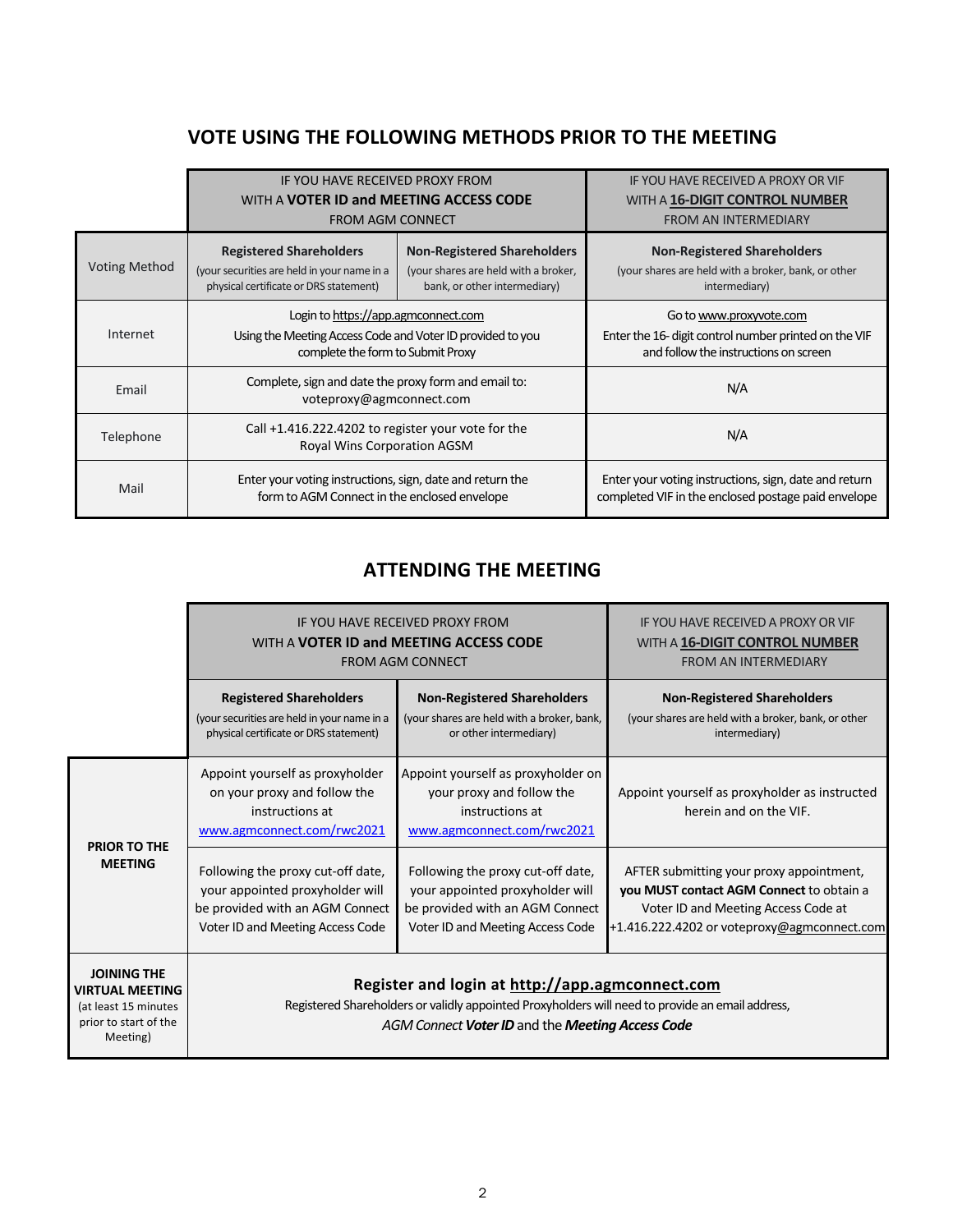## **ADVICE TO NON-REGISTERED (BENEFICIAL) SHAREHOLDERS**

Only Registered shareholders of the Company, or the persons they appoint as their proxies, are entitled to attend and vote at the Meeting. However, in many cases, Shares beneficially owned by a person (a "**Non-Registered Shareholder**") are registered either:

- (a) in the name of an intermediary (an "**Intermediary**") with whom the Non-Registered Shareholder deals in respect of the Shares (Intermediaries include, among others, banks, trust companies, investment dealers or brokers, trustees or administrators of a self-administered registered retirement savings plan, registered retirement income fund, registered education savings plan and similar plans); or
- (b) in the name of a clearing agency (such as The Canadian Depository for Securities Limited, in Canada, and the Depositary Trust Company, in the United States) of which the Intermediary is a participant.

In accordance with the requirements of NI 54-101, the Company has distributed copies of the Notice, this Circular and its form of proxy (collectively, the "**Meeting Materials**") to the Intermediaries and clearing agencies for onward distribution to Non-Registered Shareholders. Intermediaries are required to forward the Meeting Materials to Non-Registered Shareholders unless the Non-Registered Shareholders have waived the right to receive them. Intermediaries often use service companies to forward the Meeting Materials to Non-Registered Shareholders. Generally, Non-Registered Shareholders who have not waived the right to receive Meeting Materials will either:

- (a) be given a voting instruction form which must be completed and returned by the Non-Registered Shareholder in accordance with the directions printed on the form (in some cases, the completion of the voting instruction form by telephone, facsimile or over the Internet is permitted) or
- (b) be given a form of proxy which has already been signed by the Intermediary (typically by a facsimile, stamped signature), which is restricted as to the number of Shares beneficially owned by the Non-Registered Shareholder, but which is otherwise not completed by the Intermediary. Because the Intermediary has already signed the form of proxy, this form of proxy is not required to be signed by the Non-Registered Shareholder when submitting the proxy. In this case, the Non-Registered Shareholder who wishes to submit a proxy should properly complete the form of proxy and deposit it with AGM Connect, 2704-401 Bay Street, Box 4, Toronto, Ontario, M5H 2Y4.

In either case, the purpose of these procedures is to permit Non-Registered Shareholders to direct the voting of the Shares they beneficially own. Should a Non-Registered Shareholder who receives either a voting instruction form or a form of proxy wish to attend the Meeting and vote in person (or have another person attend and vote on behalf of the Non-Registered Shareholder), the Non-Registered Shareholder should strike out the names of the persons named in the form of proxy and insert the Non-Registered Shareholder's (or such other person's) name in the blank space provided along with an EMAIL ADDRESS for contact. If you are a Non-Registered Shareholder, and we or our agent has sent these materials directly to you, your name and address and information about your holdings of securities have been obtained in accordance with applicable securities regulatory requirements from the Intermediary holding on your behalf. **In either case, Non-Registered Shareholders should carefully follow the instructions of their Intermediaries and their service companies, including those regarding when and where the VIF or the proxy is to be delivered.**

## **REVOCABILITY OF PROXIES**

A registered shareholder of the Company who has submitted a proxy may revoke it by:

- (a) depositing an instrument in writing signed by the registered shareholder or by an attorney authorized in writing or, if the registered shareholder is a Company, by a duly authorized officer or attorney, either:
	- (i) at the office of AGM Connect, 2704-401 Bay Street, Box 4, Toronto, Ontario, M5H 2Y4, by 4:00 pm (Eastern Time) on December 10, 2021, or in the event of an adjournment or postponement of the Meeting, no later than 48 hours (excluding Saturday, Sunday and holidays in Ontario) before the time for holding the adjournment or postponement Meeting; or
	- (ii) with the Chair of the Meeting prior to commencement of the Meeting on the day of the Meeting;
- (b) transmitting, by telephonic (416-222-4202) or electronic means (email to voteproxy@agmconnect.com), a revocation that complies with (i) or (ii) above and that is signed by electronic signature provided that the means of electronic signature permit a reliable determination that the document was created or communicated by or on behalf of the registered shareholder or the attorney, as the case may be; or
- (c) in any other manner permitted by law.

A Non-Registered Shareholder who has submitted voting instructions to an Intermediary should contact their Intermediary for information with respect to revoking their voting instructions.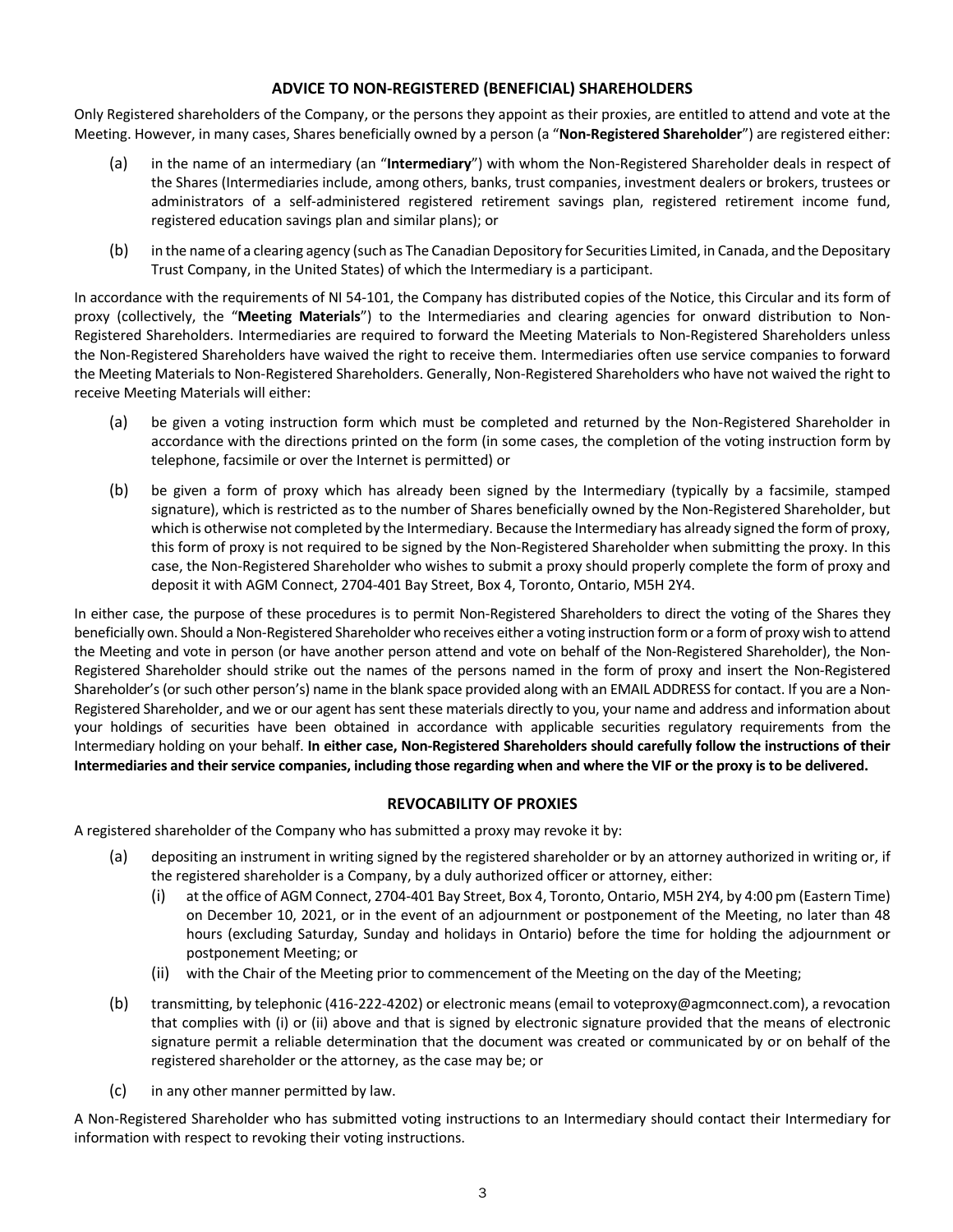## **NOTICE-AND-ACCESS**

The Company is utilizing the notice-and-access mechanism (the "Notice-and-Access Provisions") that came into effect on February 11, 2013 under National Instrument 54-101 – Communication with Beneficial Owners of Securities of a Reporting Issuer and National Instrument 51-102 – Continuous Disclosure Obligations, for distribution of Meeting materials to registered and beneficial Shareholders.

### **SHAREHOLDERS ARE REMINDED TO REVIEW THE CIRCULAR BEFORE VOTING.**

## **INTEREST OF CERTAIN PERSONS IN MATTERS TO BE ACTED UPON**

No person who has been a director or an officer of the Company at any time since the beginning of its last completed financial year or any associate of any such director or officer has any material interest, direct or indirect, by way of beneficial ownership of securities or otherwise, in any matter to be acted upon at the meeting, except as disclosed in this Circular.

## **VOTING SECURITIES AND PRINCIPAL HOLDERS THEREOF**

The Company is authorized to issue an unlimited number of Shares. Each Share entitles the holder of record to notice of and one vote on all matters to come before the Meeting. No group of shareholders has the right to elect a specified number of directors nor are there cumulative or similar voting rights attached to the Shares of the Company.

The directors of the Company have fixed November 2, 2021, as the record date (the "**Record Date**") for determination of the persons entitled to receive notice of the Meeting. Shareholders of record as of the Record Date are entitled to vote their Shares except to the extent that they have transferred the ownership of any of their Shares after the Record Date, and the transferees of those Shares produce properly endorsed share certificates or otherwise establish that they own the Shares, and demand, not later than ten (10) days before the Meeting, that their name be included in the shareholder list before the Meeting, in which case the transferees are entitled to vote their Shares at the Meeting.

As of the date of this Circular, 117,728,823 Shares are issued and outstanding.

To the knowledge of the directors and officers of the Company, as of the date of this Circular, no person or comp any beneficially owned, directly or indirectly, or exercised control or direction over, voting shares of the Company carrying more than ten percent (10%) of the voting rights attached to all shares of the Company, except as follows:

| Name of Shareholder | <b>Number of Shares</b> | Percentage of Issued<br>and Outstanding Shares |  |
|---------------------|-------------------------|------------------------------------------------|--|
| Robert Fong         | 24,623,567              | 20.92%                                         |  |
| Lukie Ali           | 12,721,592              | 10.81%                                         |  |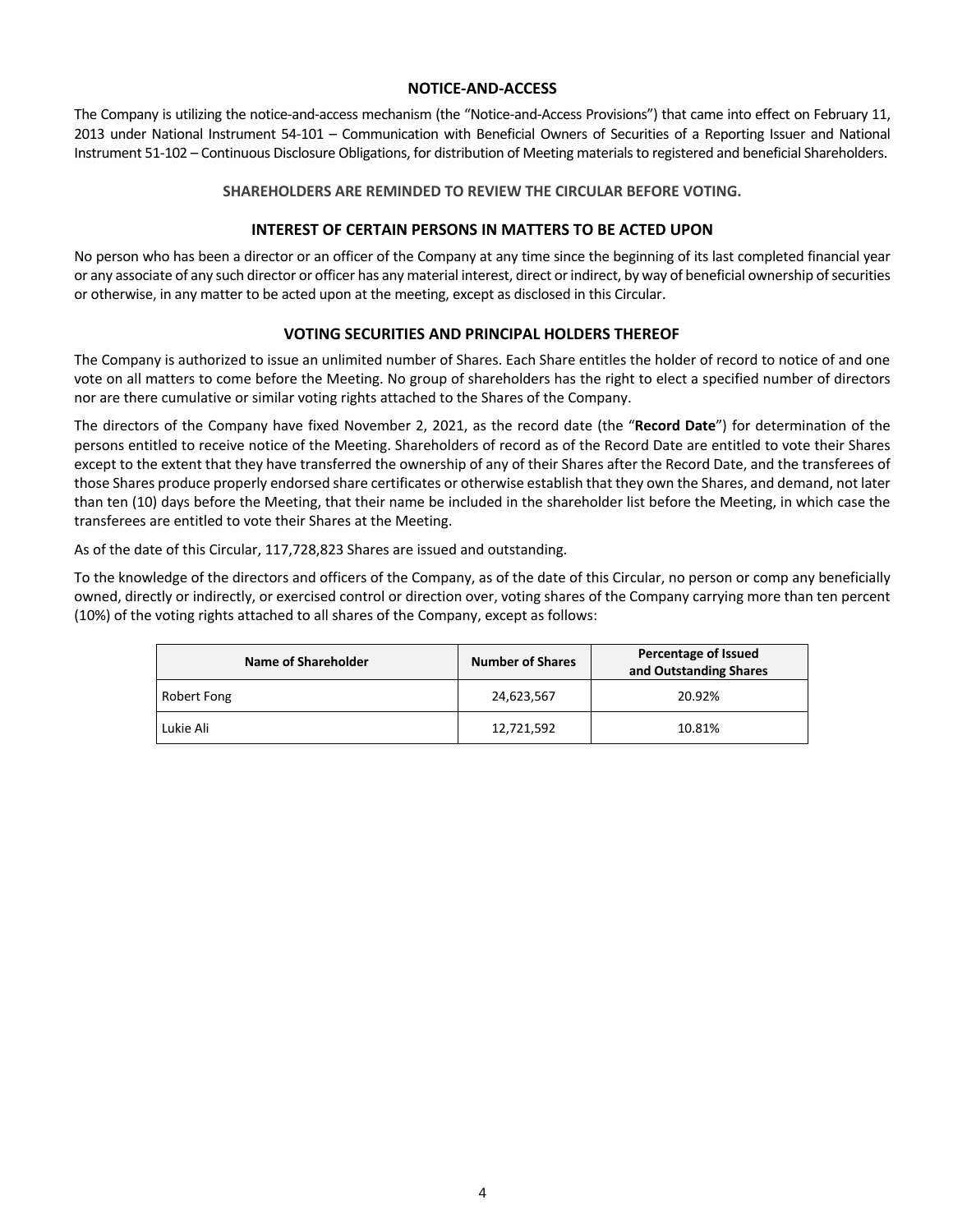# **PARTICULARS OF MATTERS TO BE ACTED UPON AT THE MEETING**

## **1. Presentation of Financial Statements**

The shareholders will receive and consider the annual audited financial statements of the Company for the fiscal year ended June 30, 2021, together with the auditor's report thereon.

## **2. Election of the Board of Directors**

The Board of Directors of the Company presently consists of six (6) directors however Mr. Jun He will not run for election in the coming shareholders meeting. The persons named in the enclosed form of proxy intend to vote for the election as directors of the Company, the five (5) nominees of Management whose names are set forth below. Management does not contemplate that any of the nominees will be unable to serve as a director, but if that should occur for any reason prior to the Meeting, the persons named in the enclosed form of proxy reserve the right to vote for another nominee in their discretion. Each director elected will hold office until the next annual meeting of Shareholders or until his/her successor is duly elected, unless his/her office is earlier vacated in accordance with the by-laws of the Company. The following table and notes thereto state the names of all the persons proposed to be nominated for election as directors, all of the positions and offices with the Company now held by them, their present principal occupations or employments and the number of shares of the Company beneficially owned, directly or indirectly, or over which control or direction is exercised, by each of them as of November 2, 2021. The information as to shares beneficially owned has been furnished to the Board of Directors by the respective nominees.

|                                                                 | Principal Occupation or Employment and, if not                               |                                           | <b>Number of Common</b><br><b>Shares Beneficially Owned,</b>   |
|-----------------------------------------------------------------|------------------------------------------------------------------------------|-------------------------------------------|----------------------------------------------------------------|
| Name, Jurisdiction of Residence<br>and Position                 | a Previously Elected Director, Occupation During<br>the Past 5 Years         | <b>Period of Service</b><br>as a Director | <b>Controlled or Directed,</b><br>(Directly or Indirectly (1)) |
| Stephen Coates, Director (2(3)<br>Toronto, Canada               | Principal of Grove Capital Group Ltd.                                        | Dec 29, 2017                              | 3,084,898(2)                                                   |
| Peter Gan, CEO and Director<br>Sydney, Australia                | CEO of Royal Wins Corp. & Royal Wins PTY Ltd.<br>COO of AIMS Financial Group | April 1, 2021                             | 8,650,000(4)                                                   |
| Daniel Fuoco, Director <sup>(3)</sup><br>Woodbridge, Canada     | S&A Global Management Inc.<br>Danville Consulting Inc.                       | January, 2021                             | Nil                                                            |
| Robert Fong, COO and Director<br>Sydney, Australia              | COO of Royal Wins Corp. and Royal Wins PTY<br>Ltd.                           | April 1, 2021                             | 24,623,567(4)                                                  |
| Charles Vycichl, Director <sup>(3)</sup><br>Geneva, Switzerland | Independent Legal Advisor                                                    | November 1, 2021                          | Nil                                                            |

(1) Shares beneficially owned, directly or indirectly, or over which control or direction is exercised, as of November 2, 2021, based upon information furnished to the Company by individual Directors. Unless otherwise indicated, such shares are held directly.

- (2) Of these shares, 621,976 are held directly and 2,462,922 are held indirectly.
- (3) Member of the Audit Committee and Nomination, Governance & Compensation Committee.
- (4) All shares held indirectly

No proposed Director is to be elected under any arrangement or understanding between the proposed Director and any other person or company, except the Directors and executive officers of the Company acting solely in such capacity.

Except as set out below, to the knowledge of the Company, no proposed Director:

- (a) is, as at the date of the Information Circular, or has been, within 10 years before the date of the Information Circular, a Director, chief executive officer ("CEO") or chief financial officer ("CFO") of any company (including the Company) that:
	- (i) was the subject, while the proposed Director was acting in the capacity as Director, CEO or CFO of such company, of a cease trade or similar order or an order that denied the relevant company access to any exemption under securities legislation, that was in effect for a period of more than 30 consecutive days: or
	- (ii) was subject to a cease trade or similar order or an order that denied the relevant company access to any exemption under securities legislation, that was in effect for a period of more than 30 consecutive days, that was issued after the proposed Director ceased to be a Director, CEO or CFO but which resulted from an event that occurred while the proposed Director was acting in the capacity as Director, CEO or CFO of such company: or
- (b) is, as at the date of this Information Circular, or has been within 10 years before the date of the Information Circular, a Director or executive officer of any company (including the Company) that, while that person was acting in that capacity, or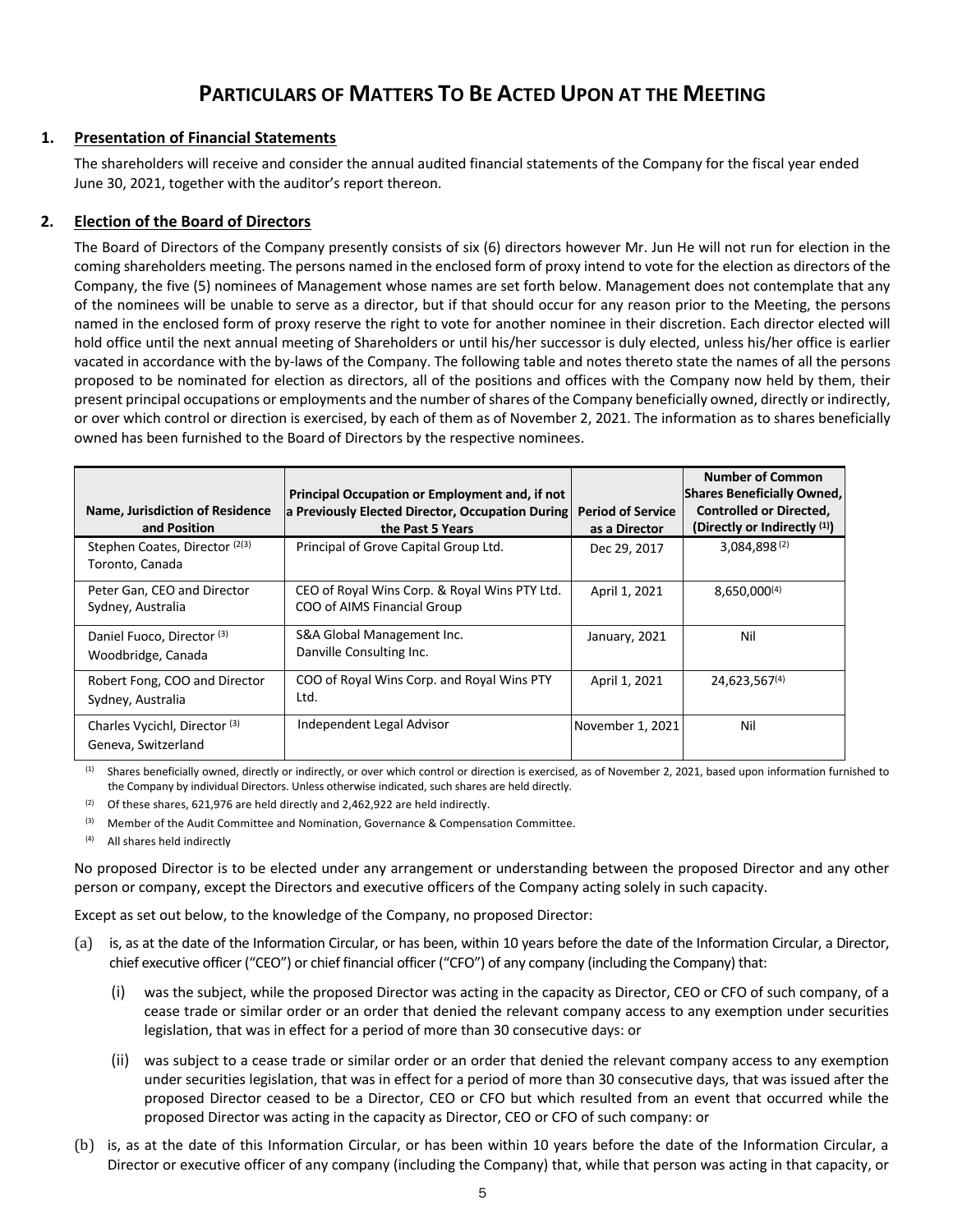within a year of that person ceasing to act in that capacity, became bankrupt, made a proposal under any legislation relating to bankruptcy or insolvency or was subject to or instituted any proceedings, arrangement or compromise with creditors or had a receiver, receiver manager or trustee appointed to hold its assets; or

- (c) has, within the 10 years before the date of this Information Circular, become bankrupt, made a proposal under any legislation relating to bankruptcy or insolvency, or become subject to or instituted any proceedings, arrangement, or compromise with creditors, or had a receiver, receiver manager or trustee appointed to hold the assets of the proposed Director; or
- (d) has been subject to any penalties or sanctions imposed by a court relating to securities legislation or by a securities regulatory authority or has entered into a settlement agreement with a securities regulatory authority; or
- (e) has been subject to any penalties or sanctions imposed by a court or regulatory body that would likely be considered important to a reasonable securityholder in deciding whether to vote for a proposed Director.

## **3. Appointment of Auditor**

The persons named in the enclosed form of proxy intend to vote for the re appointment Clearhouse LLP, as auditor of the Company to hold office until the next annual meeting of Shareholders and to authorize the directors of the Company to fix the auditor's remuneration.

On the representations of the said auditors, neither that firm nor any of its partners has any direct financial interest nor any material indirect financial interest in the Company or any of its subsidiaries nor has had any connection during the past three years with the Company or any of its subsidiaries in the capacity of promoter, underwriter, voting trustee, director, officer or employee.

The Shareholders are urged by Management to appoint Clearhouse LLP, as the Company's auditor and to authorize the Board of Directors to fix their remuneration.

## **4. Amendment to the Company's 2020 Incentive Stock Option Plan**

The Shareholders of the Company in its Annual and Special Meeting held on January 12, 2021 had approved the 2020 Incentive Stock Option Plan of the Company pursuant to which the Company is able to issue share-based long-term incentives. All directors, executive officers, employees and consultants (as defined in the plan) of the Company and/or its affiliates are eligible to receive awards under the 2020 Stock Option Plan. Under the said plan, the maximum number of common shares of the Company reserved for issuance at any given time will be equal to ten percent (10%) of the issued and outstanding common shares of the Company as at the date of grant of an option under the plan.

On November 1, 2021 the Board approved the amendment to 2020 Stock Option Plan of the Company (the "2021 Stock Option Plan) to introduce the cashless exercise feature for the beneficiaries of the stock options. A copy of the 2021 Stock Option Plan, which has been drafted in accordance with the latest CSE policies, is attached to this Circular at Schedule "A" Additional information in respect of the Stock Option Plan is set forth below.

The 2021 Stock Option Plan will replace the Company's existing 2020 Stock Option Plan and be supplemental to the Company's cash-based incentive compensation arrangements. Once the 2021 Stock Option Plan is approved, no further options will be granted under the 2020 Stock Option Plan and all outstanding options will be governed by the 2021 Stock Option Plan.

As of November 2, 2021, there were no options outstanding and unexercised under the existing 2020 Stock Option Plan. The Stock Option Plan is administered by the Board or a committee of the Board.

At the Meeting, Shareholders will be asked to pass an ordinary resolution set out below. In order to be adopted, the resolution must be passed by a simple majority of the votes cast in person or by proxy, at the Meeting.

## **"RESOLVED, AS AN ORDINARY RESOLUTION, THAT:**

- 1. The amendment to the 2020 Incentive Stock Option Plan and renaming it "2021 Incentive Stock Option Plan", substantially as described in the Management Information Circular and Proxy Statement of Royal Wins Corporation dated November 2, 2021, is hereby approved;
- 2. The Board of Directors of Royal Wins Corporation may revoke this resolution before it is acted upon, without further approval of the shareholders; and
- 3. any director and/or officer of the Company is authorized and directed to perform all such acts, deeds and things and execute, under the seal of the Company or otherwise, all such documents and other writings, including treasury orders, stock exchange and securities commission forms, as may be required to give effect to the true intent of this resolution."

Based on the foregoing, the Board unanimously recommends that Shareholders vote FOR the resolution to ratify and approve the amendment set out above.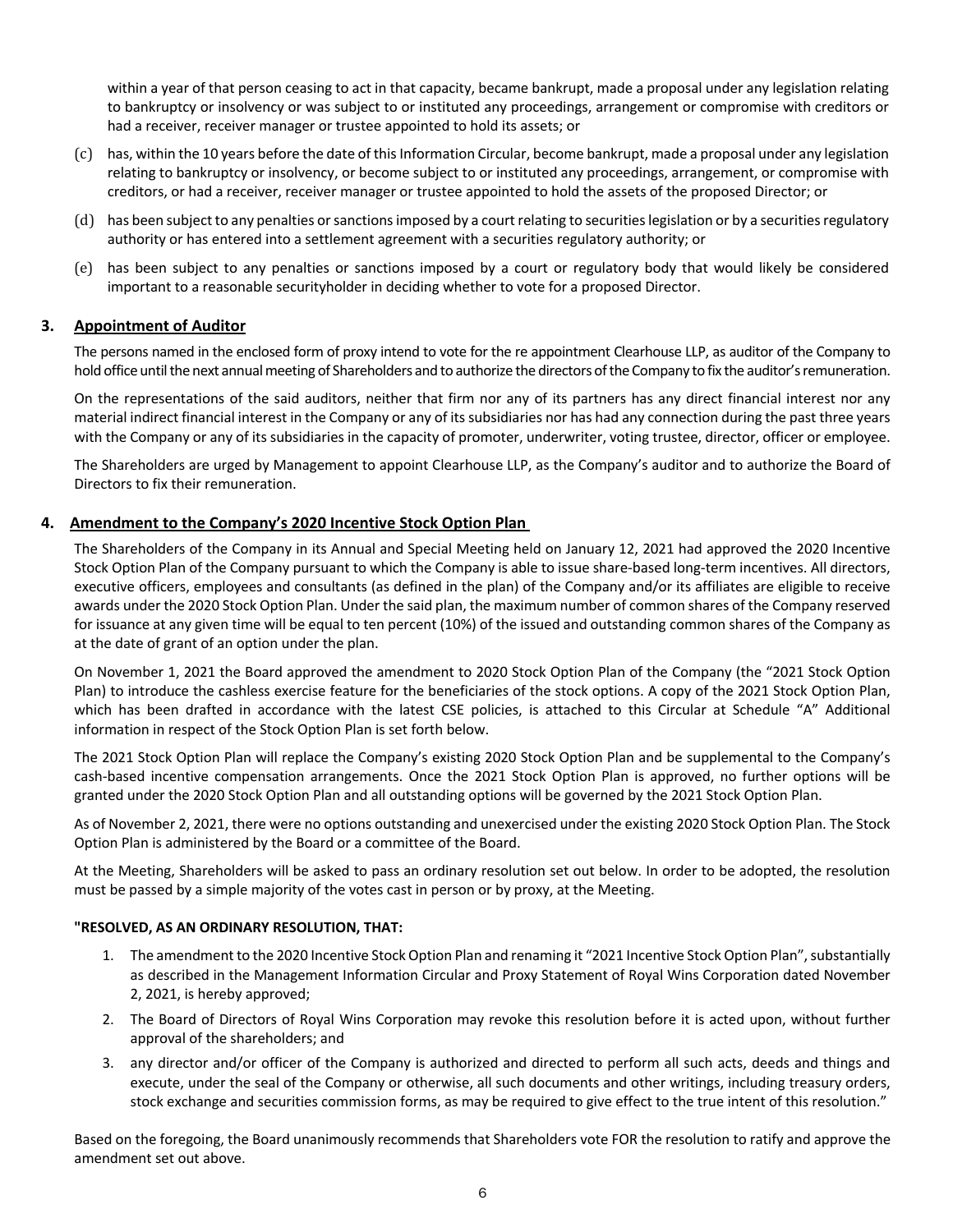Common Shares represented by proxies in favour of management nominees will be voted FOR the ratification and approval of the amendment, unless a Shareholder has specified in his, her or its proxy that his, her or its shares are to be voted against the ratification and approval of the said amendment.

## **STATEMENT OF EXECUTIVE COMPENSATION**

Securities laws require that a "Statement of Executive Compensation" in accordance with Form 51-102F6 be included in this Information Circular. Form 51-102F6 prescribes the disclosure requirements in respect of the compensation of executive officers and directors of reporting issuers. Form 51-102F6 provides that compensation disclosure must be provided for the Chief Executive Officer and the Chief Financial Officer of an issuer and each of the issuer's three mostly highly compensated executive officers at the end of the most recently completed financial year whose total compensation exceeded \$150,000. Based on these requirements, the executive officers of the Company for whom disclosure is required under Form 51-102F6 for the year ended June 30, 2021, are Peter Gan, Robert Fong, Stephen Coates, and Geoff Kritzinger, who are collectively referred to as the **"Named Executive Officers" or "NEOs".** 

The summary compensation table sets out particulars of compensation paid for the fiscal year ended June 30, 2021, to the individuals who were NEO's or directors of the Issuer during those periods.

**Note**: The Company changed its financial reporting period from January 01-December 31 to May 01-June 30 at the time of listing on the CSE in July 2021. Accordingly, the compensation disclosures in this statement are not comparable to the last filed statement of executive compensation disclosed in the Management Information Circular dated May 17, 2021. The updated compensation disclosures now cover the fiscal years ended June 30, 2021 and 2020.

## *Compensation Discussion and Analysis*

The Issuer's Board of Directors will determine the compensation of its executive officers. In determining compensation, the Board of Directors will consider industry standards and financial situation but does not currently have any formal objectives or criteria. The performance of each executive officer is informally monitored by the Board of Directors, having in mind the business strengths of the individual and the purpose of originally appointing the individual as an officer. The Issuer is expected to rely solely on the Board of Directors to determine the compensation of the executive officers. In determining compensation, the Board of Directors will consider industry standards and the Issuer's financial situation without any formal objectives or criteria.

## *Option-based Awards*

Please see "Options to Purchase Securities". In considering new grants to executive officers, the Board of Directors considers the number of options, if any, previously granted to each executive officer.

## *Summary Compensation Table*

The following table sets out particulars of compensation paid to the Named Executive Officers and directors of the Issuer for the fiscal year ended June 30, 2021. None of the executive officers of the Issuer were employees of the Issuer in either fiscal 2021 or fiscal 2020

|                                |      |                |                                |                                    |                              | <b>Non-equity incentive</b><br>plan compensation (\$) |                       |                                   |                               |
|--------------------------------|------|----------------|--------------------------------|------------------------------------|------------------------------|-------------------------------------------------------|-----------------------|-----------------------------------|-------------------------------|
| Name and<br>principal position | Year | Salary<br>(\$) | Share-<br>based<br>awards (\$) | <b>Option-based</b><br>awards (\$) | Annual<br>incentive<br>plans | Long-term<br>incentive<br>plans                       | Pension<br>Value (\$) | All other<br>compensation<br>(\$) | Total<br>compensation<br>(\$) |
| <b>Geoff Kritzinger</b>        | 2020 | 3,000          | Nil                            | Nil                                | Nil                          | Nil                                                   | Nil                   | Nil                               | 3,000                         |
| <b>CFO</b>                     | 2021 | 17,250         | Nil                            | 5,983                              | Nil                          | Nil                                                   | Nil                   | Nil                               | 23,233                        |
| <b>Stephen Coates</b>          | 2020 | Nil            | Nil                            | Nil                                | Nil                          | Nil                                                   | Nil                   | Nil                               | Nil                           |
| $CEO(1)$ & Director            | 2021 | 20,000         | Nil                            | 59,830                             | Nil                          | Nil                                                   | Nil                   | Nil                               | 79,830                        |
| Peter Gan (2)                  | 2020 | 64,337         | 70,928                         | Nil                                | Nil                          | Nil                                                   | Nil                   | Nil                               | 135,265                       |
| CEO & Director                 | 2021 | 68,395         | 491,265                        | Nil                                | Nil                          | Nil                                                   | Nil                   | Nil                               | 559,660                       |
| Robert Fong $(3)$              | 2020 | 242,845        | Nil                            | Nil                                | Nil                          | Nil                                                   | Nil                   | Nil                               | 242,845                       |
| CTO & Director                 | 2021 | 284,142        | Nil                            | Nil                                | Nil                          | Nil                                                   | Nil                   | Nil                               | 284,142                       |

 *The Issuer paid to Grove Corporate Services (GCS), a company controlled by Stephen Coates, the following compensation:*

*- Fiscal year 2020: \$22,000 for rent, administrative, management, and accounting fees. Including \$3,000 paid to Mr. Kritzinger.*

*- Fiscal year 2021: \$75,250 for rent, administrative, management, regulatory, communications and accounting fees. Including \$17,250 paid to Mr. Kritzinger.*

*Additionally, in 2021 Mr. Coates billed the Issuer \$48,915 in management fees and expenses related to the Issuer's public listing and private placements through* 

*Grove Capital Group Ltd. and \$9,347 in shareholder meeting expenses through AGM Connect. From these amounts, Mr. Coates received \$20,000 in fees.*

*(1)Mr. Coates ceased to be CEO on April 1, 2021, following the acquisition of Royal Wins Pty Ltd by the Company.*

*(2)Mr. Gan became CEO April 1, 2021, following the acquisition of Royal Wins Pty Ltd by the Company. This compensation was paid to his consulting company, Luminence Pty Ltd.*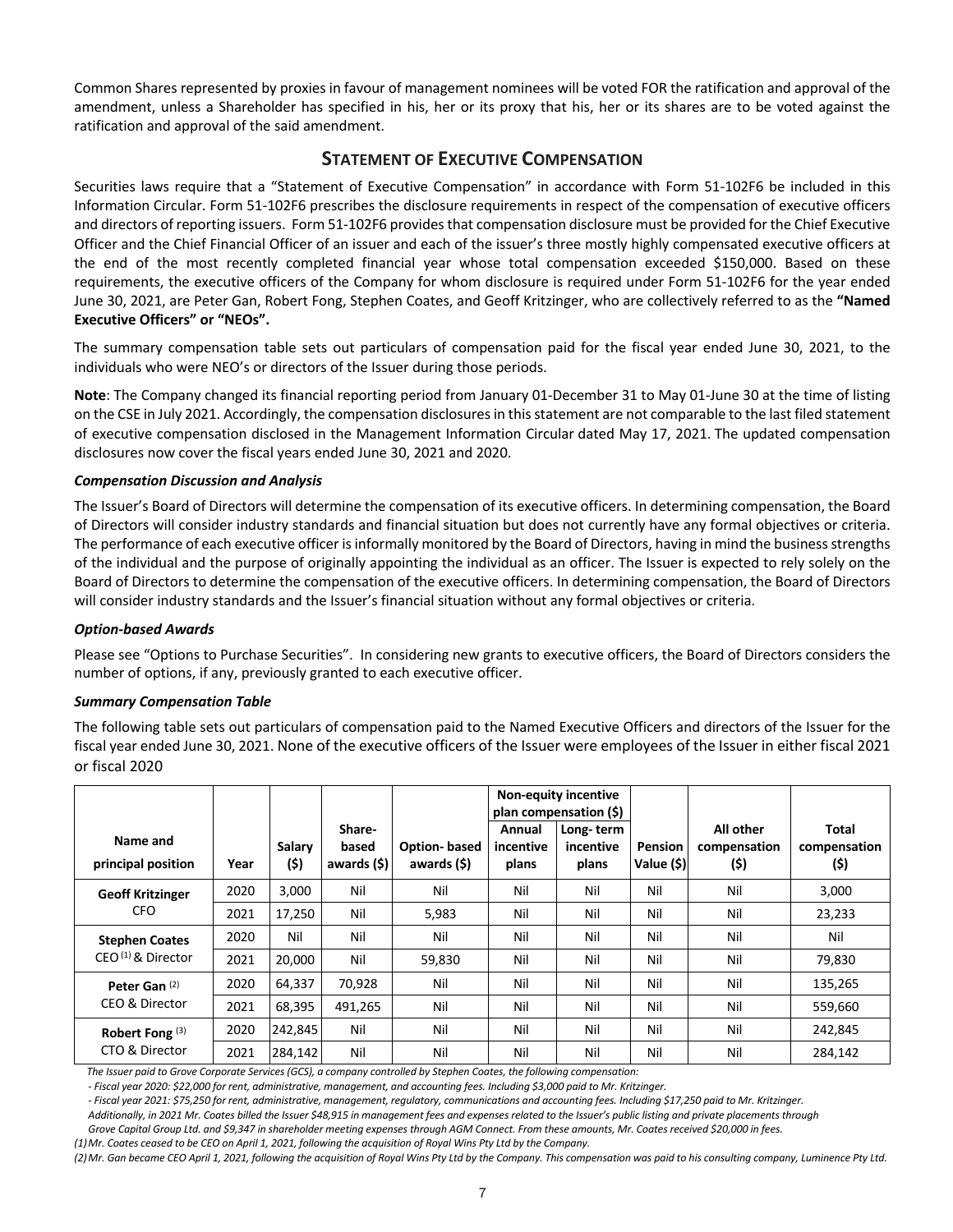*(3)Mr. Fong became CTO April 1, 2021, following the acquisition of Royal Wins Pty Ltd by the Company. This compensation was paid through his consulting companies, 583 Consulting Pty Ltd and New Leaf Design HK Ltd.*

### *Incentive Plan Awards*

The following table sets out particulars of the option-based awards, granted to the Named Executive Officers and directors of the Issuer, and outstanding as of June 30, 2021. The Issuer has 2020 Incentive Stock Option Plan in place, but the Company had not issued any options under the said Plan. The below given stock options were issued by the Company outside the said Plan.

| <b>Option-based Awards</b>                                                                                                                                                                                              |           |        |               |           |  |  |  |
|-------------------------------------------------------------------------------------------------------------------------------------------------------------------------------------------------------------------------|-----------|--------|---------------|-----------|--|--|--|
| <b>Number of securities</b><br>underlying unexercised<br>Value of unexercised in-<br><b>Option exercise</b><br>Option<br>price (\$)<br>options $(#)$<br>expiration date<br>the-money options $(5)^{(1)}$<br><b>Name</b> |           |        |               |           |  |  |  |
| <b>Geoff Kritzinger</b><br><b>CFO</b>                                                                                                                                                                                   | 100.000   | \$0.08 | Dec 15, 2025  | \$16,900  |  |  |  |
| Stephen Coates <sup>(2)</sup>                                                                                                                                                                                           | 2,000,000 | \$0.03 | July 05, 2021 | \$438,000 |  |  |  |
| Director                                                                                                                                                                                                                | 1,000,000 | \$0.08 | Dec 15, 2025  | \$169,000 |  |  |  |

*(1) The value of the unexercised in the money options is based on the price at which the shares of Royal Wins Pty Ltd were acquired.*

*(2) Options issued to Grove Corporate Services over which Mr. Coates holds control*

The Issuer's Board has delegated the power to Nomination, Governance and Compensation Committee to determine and recommend appropriate option-based compensation to the Issuer's CEO, COO, CTO, CFO and Directors for the 12-month period ended June 30, 2022. The Committee shall meet to discuss and present its recommendations to the Board during the year.

## *Incentive plan awards - value vested or earned during the year*

The Issuer has 2020 Incentive Stock Option Plan in place, but the Company had not issued any options under the said Plan therefore there were nil options under the Plan outstanding as of June 30, 2021.

However, there were stock options issued by the Company outside the said Plan. The following table sets out the value of optionbased awards, issued outside of the 2020 Incentive Stock Option Plan, which vested in the Named Executive Officers and directors of the Company for the fiscal period ended June 30, 2021.

| <b>Name</b>      | <b>Option-based awards</b><br>- Value vested during<br>the year $($ \$) | Share-based awards -<br>Value vested during the<br>year<br>(\$) | Non-equity incentive plan compensation -Value earned<br>during the year<br>(\$) |
|------------------|-------------------------------------------------------------------------|-----------------------------------------------------------------|---------------------------------------------------------------------------------|
| Stephen Coates   | 11.966                                                                  | [Nil]                                                           | [Nill]                                                                          |
| Geoff Kritzinger | 1,197                                                                   | [Nil]                                                           | [Nil]                                                                           |

#### *Pension Plan Benefits*

It is not anticipated the Issuer will have any pension or deferred compensation plan in the year ended June 30, 2022.

## *Termination and Change of Control Benefits*

The Issuer does not have any contract, agreement, plan or arrangement that provides for payments to the Named Executive Officers at, following, or in connection with any termination (whether voluntary, involuntary or constructive), resignation, retirement, a change in control of the Issuer or a change in a Named Executive Officer's responsibilities other than a consulting agreement in respect of the Chief Financial Officer. The Issuer anticipates that it will enter into engagement contracts with the certain Named Executive Officers and such contracts may contain termination and change of control benefits. Such contracts will be approved by the Board of Directors.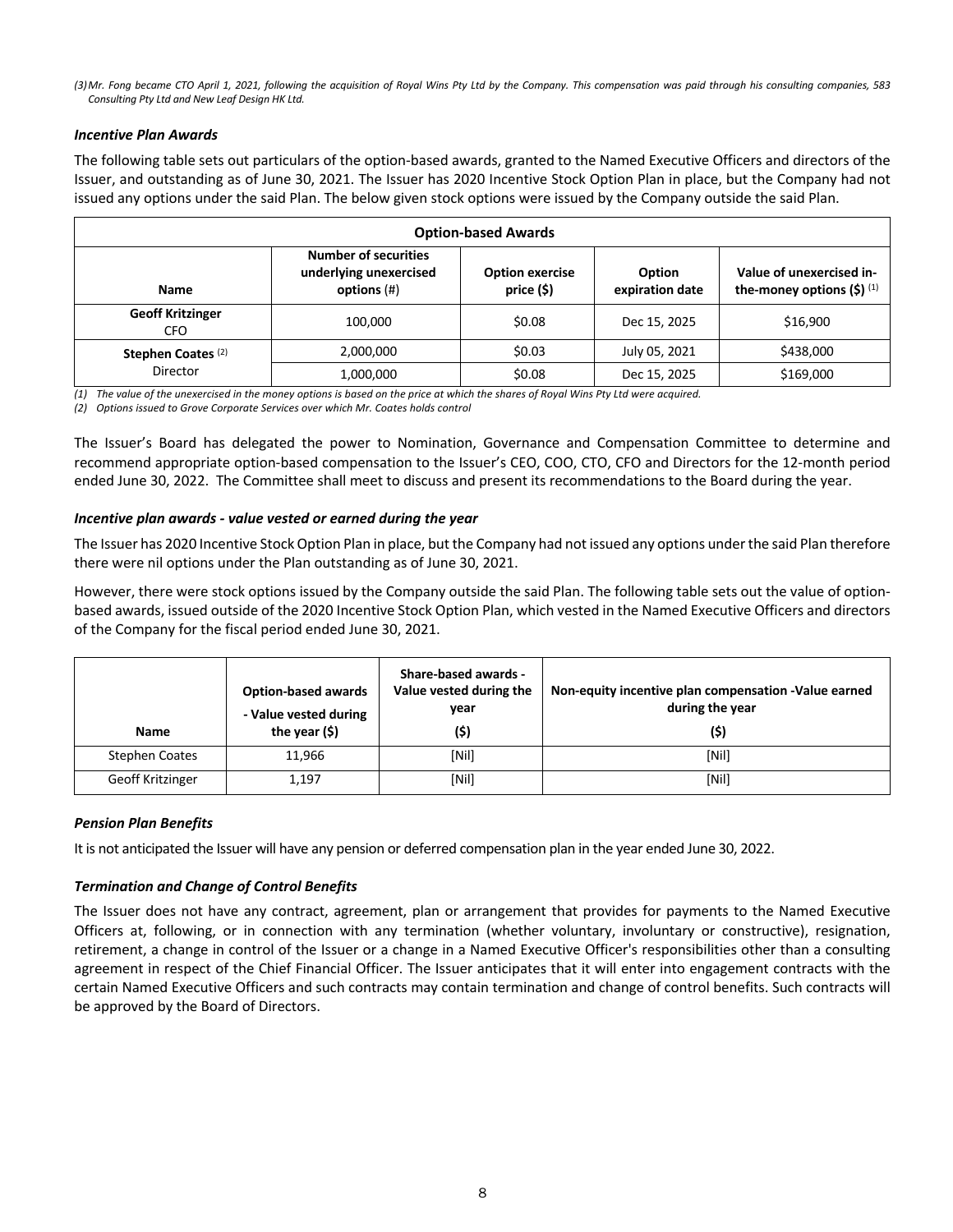## **SECURITIES AUTHORIZED FOR ISSUANCE**

|                                                               | Number of securities to be<br>issued upon exercise of<br>outstanding options,<br>warrants and rights | Weighted-average exercise<br>price of outstanding<br>options, warrants and<br>rights | Number of securities remaining available<br>for future issuance under equity<br>compensation plans (excluding securities<br>reflected in column (a)) |
|---------------------------------------------------------------|------------------------------------------------------------------------------------------------------|--------------------------------------------------------------------------------------|------------------------------------------------------------------------------------------------------------------------------------------------------|
| <b>Plan Category</b>                                          | (a)                                                                                                  | (b)                                                                                  | (c)                                                                                                                                                  |
| Equity compensation plans<br>approved by security holders     |                                                                                                      | N.A.                                                                                 | 10,414,704                                                                                                                                           |
| Equity compensation plans not<br>approved by security holders | 11,500,000                                                                                           | \$0.066                                                                              | N.A.                                                                                                                                                 |
| Total                                                         | 11,500,000                                                                                           | \$0.066                                                                              |                                                                                                                                                      |

The following table sets forth summary information regarding the Plan as of June 30, 2021.

## **AUDIT COMMITTEE**

National Instrument 52-110 – Audit Committee ("NI 51-110") requires that certain information regarding the audit committee of a "venture issuer" (as that term is defined in NI 52-110) be included in this Circular sent to Shareholders in connection with this Meeting.

### **Audit Committee Charter**

The full text of the Company's Audit Committee charter is attached hereto as Schedule "B" to this Circular.

### **Composition of the Audit Committee**

| <b>Stephen Coates</b> | Not Independent | Financially literate <sup>(1)</sup> |
|-----------------------|-----------------|-------------------------------------|
| Daniel Fuoco          | Independent     | Financially literate <sup>(1)</sup> |
| Jun He <sup>*</sup>   | Independent     | Financially literate <sup>(1)</sup> |
| Charles Vycichl       | Independent     | Financially literate <sup>(1)</sup> |

 $*$ <sup>(1)</sup> As defined by NI 52-110

\* Anticipated that Mr. Jun He will not stand for election in the coming shareholders' meeting

As on November 2, 2021, the members of the Audit Committee are Daniel Fuoco (Chair of the Audit Committee), Stephen Coates, Charles Vycichl and Jun He however it is anticipated that Mr. Jun He will not stand for election in the coming shareholders' meeting. Mr. Fuoco, Mr. Charles Vycichl and Mr. He are independent members of the audit committee as contemplated by NI 51-110. Mr. Coates is not an independent member of the audit committee. All members of the Audit Committee are considered financially literate pursuant to NI 52-110. The Company is exempt from the Audit Committee composition requirements in NI 52-110 which require all Audit Committee members to be independent. All of the Audit Committee members are "financially literate", as defined in NI 52-110, as all have the industry experience necessary to understand and analyze financial statements of the Company, as well as the understanding of internal controls and procedures necessary for financial reporting. The Audit Committee is responsible for review of both interim and annual financial statements for the Company. For the purposes of performing their duties, the members of the Audit Committee have the right at all times, to inspect all the books and financial records of the Company and any subsidiaries and to discuss with management and the external auditors of the Company any accounts, records and matters relating to the financial statements of the Company. The Audit Committee members meet periodically with management and annually with the external auditors.

#### **Relevant Education and Experience**

Each member of the audit committee has adequate education and experience that is relevant to their performance as an audit committee member and, in particular, the requisite education and experience that have provided the member with:

- an understanding of the accounting principles used by the issuer to prepare its financial statements, and the ability to assess the general application of those principles in connection with estimates, accruals and reserves;
- experience preparing, auditing, analyzing or evaluating financial statements that present a breadth and level of complexity of accounting issues that are generally comparable to the breadth and complexity of issues that can reasonably be expected to be raised by the issuer's financial statements, or experience actively supervising individuals engaged in such activities; and
- an understanding of internal controls and procedures for financial reporting.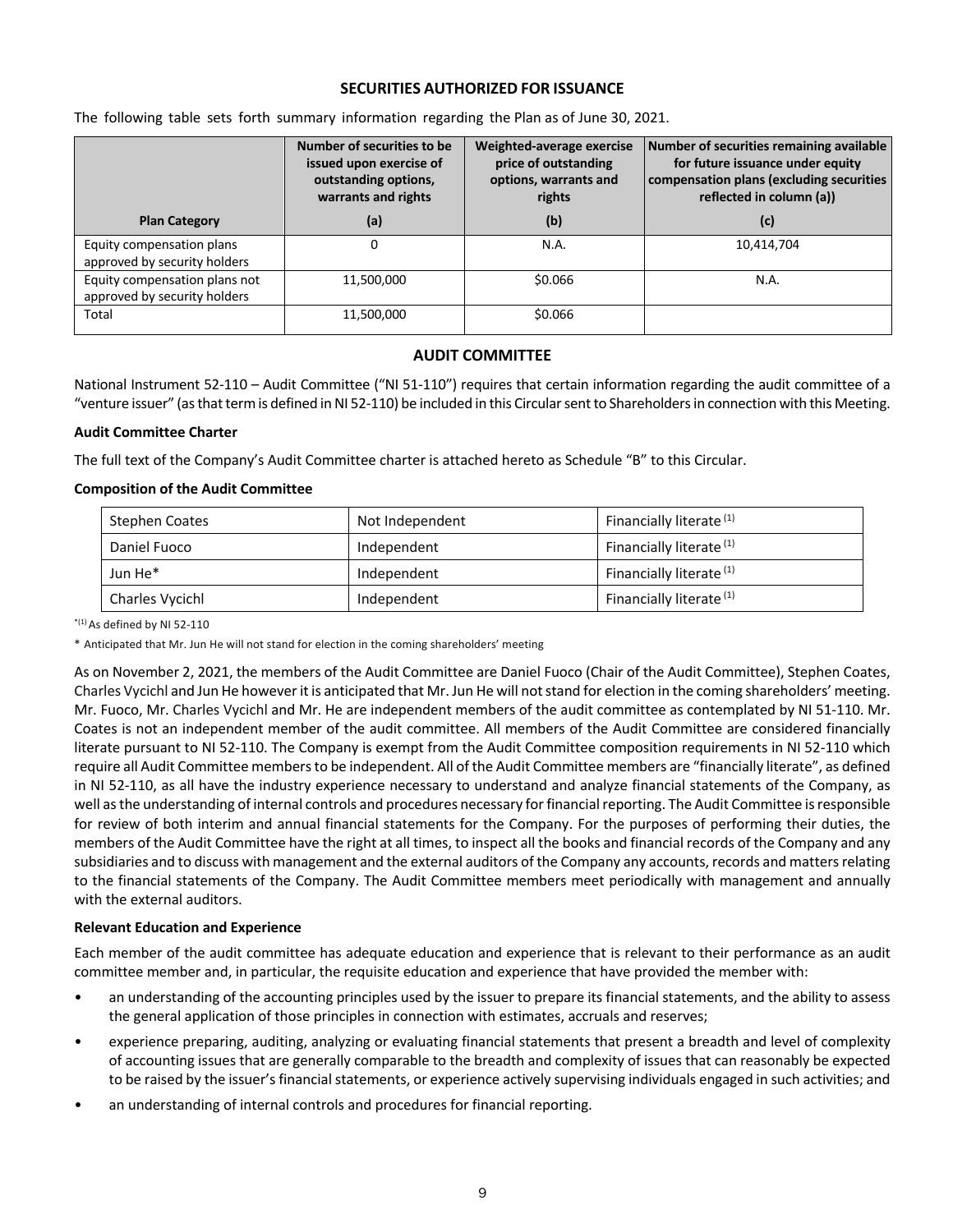## Daniel Fuoco

Mr. Fuoco is a Chartered Professional Accountant in Canada with over 35 years of professional experience in the financial sector including a top global audit firm, a major international Company, and a number of public companies on the TSXV and CSE stock exchanges. As a CFO, he has direct experience is the preparation of financial statements and MD&A reports, involvement with IPO's, capital financing, securities filings, and dealing with the Auditors, reviewing and approving audit plans and audit fees. In addition, Mr. Fuoco has been directly involved with the corporate governance and compliance function and corporate reporting for publicly listed companies.

#### Stephen Coates

Mr. Coates has 25 years of experience with public company financial statements and public capital markets. His career has included (now former) registration as an Investment Advisor, merchant banking and finance and serving on numerous audit committees and as audit committee chair for numerous publicly listed companies in Canada**.** 

#### Jun He

Mr. He has over 18 years of experience in international business and investment. He is an active investor in a variety of industries including mining, oil and gas and agriculture and through his company, Bright Mega Inc. Mr. He runs a multi-national materials supply and production chain. He received his master's degree in International Business from the University of International Economics, Beijing and an MBA from HEC, Paris.

### Charles Vycichl

Mr. Vycichl is a Lawyer with over 40 years' experience dealing with global projects for complex international legal transactions, in the pharmaceutical, chemical, oil industry, internet, telecommunication fields. Mr. Vycichl is a generalist in business law but has an in-depth exposure to EU competition law, intellectual property, acquisitions, joint venture, in many countries.

#### **Audit Committee Oversight**

At no time since the commencement of the Company's most recently completed financial year was a recommendation by the Audit Committee to nominate or compensate an external auditor not adopted by the Board.

#### **Pre-Approval Policies and Procedures**

Subject to the requirements of NI 52-110, the engagement of non-audit services is considered by the Audit Committee and, where applicable, the Company's Board, on a case-by-case basis.

#### **Auditor Service Fees**

The following table provides detail in respect of audit, audit related, tax and other fees billed to the Company by the external auditors for professional services provided to the Company and its subsidiaries:

|                           | 2021     | 2020     |
|---------------------------|----------|----------|
| <b>Audit fees</b>         | \$35,000 | \$11,250 |
| <b>Audit-related fees</b> | \$7,694  | \$169    |
| Tax fees                  |          |          |
| <b>Other fees</b>         | Nil      | Nil      |
| Total                     | \$42.692 | \$11,419 |

Audit Fees: Audit fees were paid for professional services rendered by the auditors for the audit of the Company's annual financial statements as well as services provided in connection with statutory and regulatory filings.

Audit-Related Fees: Audit-related fees were paid for professional services rendered by the auditors and were comprised primarily of the reading of quarterly financial statements.

#### **Exemption**

The Company is relying on the exemption from the requirements of Part 3 (Composition of the Audit Committee) and Part 5 (Reporting Obligations) as set out in section 6.1 of NI 52-110.

## **CORPORATE GOVERNANCE**

The Company's disclosure of corporate governance practices pursuant to National Instrument 58-101 – *Disclosure of Corporate Governance Practices* ("**NI 58-101**") is set out below in the form required by Form 58-101F2 – *Corporate Governance Disclosure (Venture Issuers)*.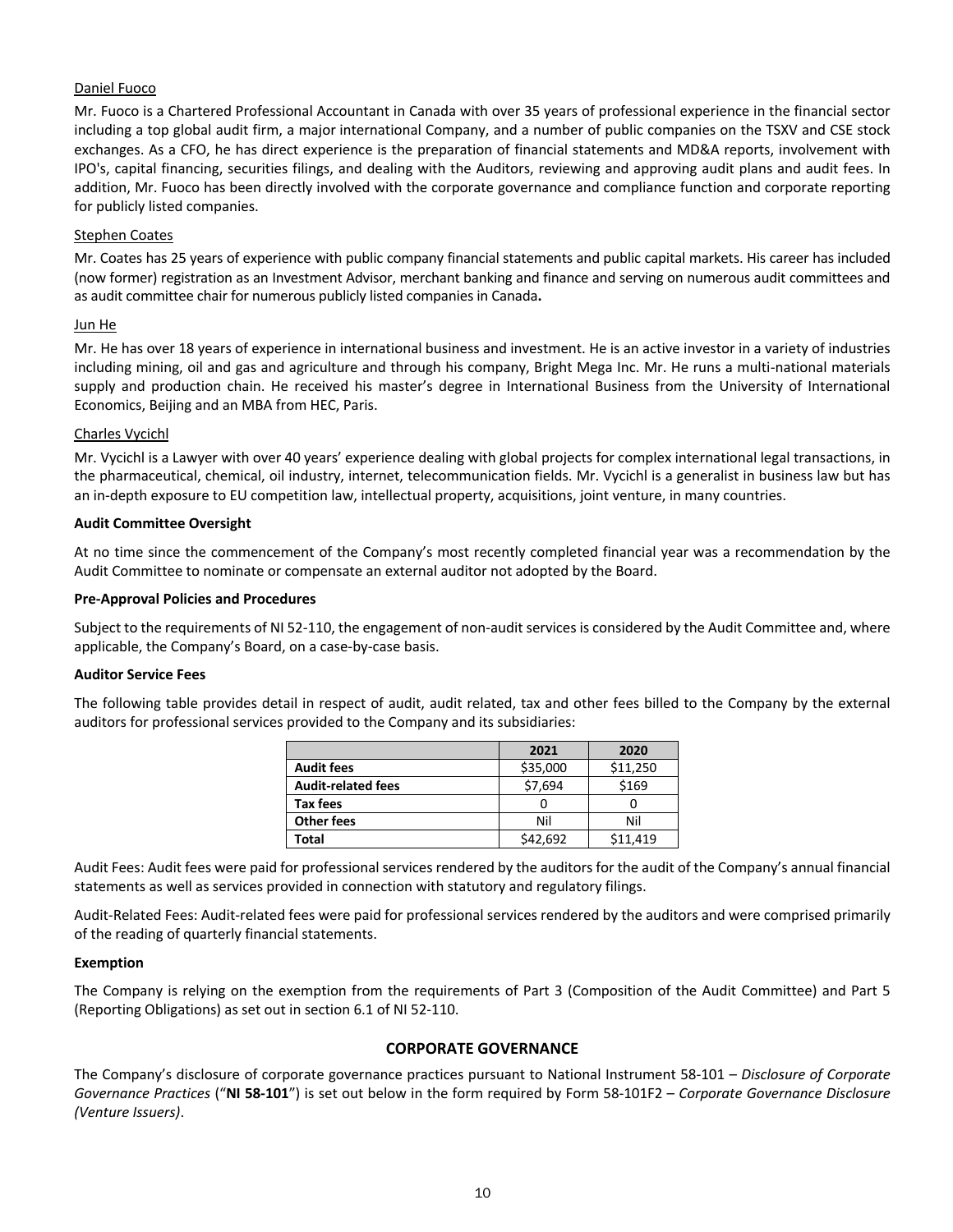## **Board of Directors**

The Board of Directors is responsible for the stewardship of the Company and for the supervision of management to protect shareholder interests. The Board oversees the development of the Company's strategic plan and the ability of management to continue to deliver on the corporate objectives.

As on date, the board of directors is presently comprised of six (6) members: Stephen Coates, Peter Gan, Robert Fong, Daniel Fuoco, Charles Vycichl and Jun He. However, it is anticipated that Mr. Jun He will not stand for election in the coming shareholders meeting. All the directors of the Company except Stephen Coates, Peter Gan and Robert Fong are considered to be independent directors of the Company. Peter Gan is the Chief Executive Officer of the Company; therefore, he is not considered to be independent. NI 58-101 suggests that the board of directors of a public company should be constituted with a majority of individuals who qualify as "independent" directors. An "independent" director is a director who has no direct or indirect material relationship with the Company. A material relationship is a relationship which could, in the view of the board of directors, reasonably interfere with the exercise of a director's independent judgment. As disclosed above, the Board is comprised of a majority of independent directors. The independent judgment of the Board in carrying out its responsibilities is the responsibility of all directors. The Board facilitates independent supervision of management through meetings of the Board and through frequent informal discussions among independent members of the Board and management. In addition, the Board has free access to the Company's external auditors, external legal counsel and to any of the Company's officers.

#### **Directorships**

|                   | <b>Name</b> | <b>Name and Jurisdiction</b><br>of Other Reporting<br><b>Issuers</b> | <b>Name of Exchange</b><br>or Market | <b>Position</b>           | From       | To      |
|-------------------|-------------|----------------------------------------------------------------------|--------------------------------------|---------------------------|------------|---------|
|                   | Peter Gan   | 14D<br>(NSW, Australia)                                              | <b>ASX</b>                           | Non-Executive<br>Director | 2020-12-04 | Present |
| Stephen<br>Coates |             | <b>International Zeolite</b><br>Corp.<br>(BC & AB)                   | <b>TSXV</b>                          | Director                  | 2018-06-28 | Present |
|                   |             | <b>Currie Rose Resources</b><br>Inc.<br>(BC, AB, SK & ON)            | <b>TSXV</b>                          | Director                  | 2017-12-31 | Present |
|                   |             | Xigem Technologies<br>Company<br>(BC, AB, MB, ON)                    | <b>CSE</b>                           | Director                  | 2017-12-27 | Present |
|                   |             | Exploratus Ltd.<br>(MB)                                              | N/A                                  | Director                  | 2007-11-01 | Present |
|                   |             | Radbourne<br>Developments Inc.<br>(BC, AB, MB)                       | N/A                                  | Director                  | 2017-12-27 | Present |
|                   |             | <b>Great Oak Enterprises</b><br>Ltd.<br>(BC, AB, MB)                 | N/A                                  | Director                  | 2017-12-27 | Present |
|                   |             | <b>Toro Dorado Minerals</b><br>Inc.<br>(BC, AB, MB)                  | N/A                                  | Director                  | 2017-12-27 | Present |
|                   |             | Rossiter Mining Corp.<br>(BC, AB, MB)                                | N/A                                  | Director                  | 2017-12-27 | Present |
|                   |             | Morf Media PLC<br>(Valletta, Malta)                                  | N/A                                  | Director                  | 2017-12-30 | Present |
| Charles Vycichl   |             | Phonize Inc.<br>(Delaware, USA)                                      | N/A                                  | Director                  | 2017-09-12 | Present |
|                   |             | Phenix Company SA<br>(Geneva, Switzerland)                           | N/A                                  | Director                  | 2021-04-20 | Present |

The following directors are also directors of the reporting issuers listed below:

## **Orientation and Continuing Education**

The Board briefs all new directors with respect to the policies of the Board along with relevant corporate and business information with respect to the Company. The Board does not provide any continuing education.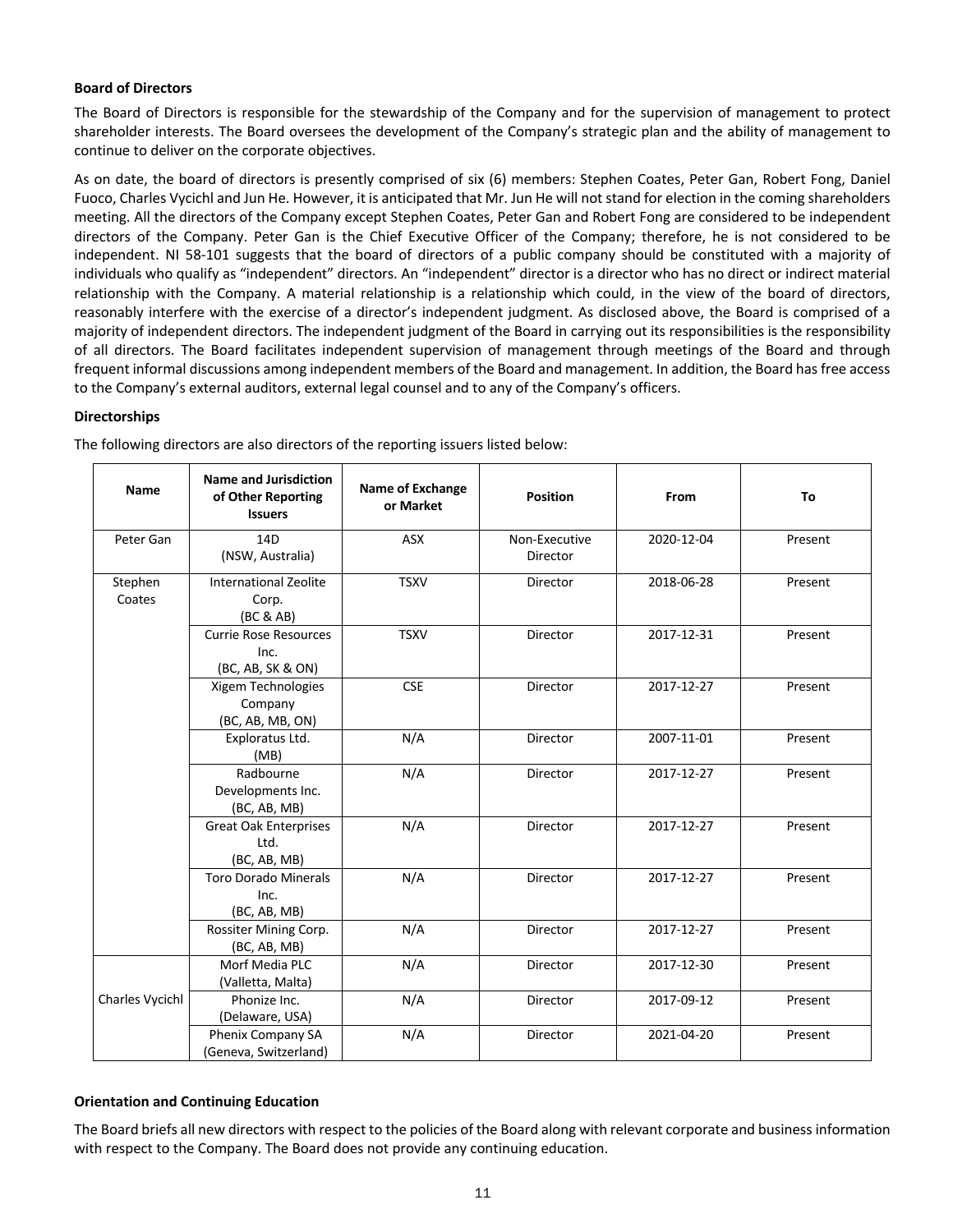#### **Ethical Business Conduct**

The entire Board is responsible for developing the Company's approach to governance issues. The Board has reviewed this Corporate Governance disclosure and concurs that it accurately reflects the Company's activities.

The Board has found that the fiduciary duties placed on individual directors by the Company's governing corporate legislation and the common law, and the restrictions placed by applicable corporate legislation on an individual director's participation in decisions of the Board in which the director has an interest have been sufficient to ensure that the Board operates independently of management and in the best interests of the Company.

In addition, each nominee for director of the Company must disclose to the Company all interests and relationships of which the director is aware of at the time of consideration which will or may give rise to a conflict of interest. If such an interest or relationship should arise while the individual is a director, the individual shall make immediate disclosure of all relevant facts to the Company.

### **Nomination of Directors**

The Board of Directors has established a Nomination, Compensation and Governance Committee. As on November 2, 2021, the members of the Nomination, Compensation and Governance Committee are Stephen Coates (Chair of the Committee) Daniel Fuoco, and Charles Vycichl, Jun He however Mr. Jun He will not stand for election in the coming shareholders' meeting. The Nomination, Compensation and Governance Committee is responsible for participating in the recruitment and recommendation of new nominee for appointment or election to the Board. The Committee also oversees the compensation of the executive and non-executive directors and is responsible for recommendation of the compensation to the Board.

### **Diversity Policy**

The Issuer encourages diversity in the composition of the Board and requires periodic review of the composition of the Board as a whole to recommend, if necessary, measures to be taken so that the Board reflects the appropriate balance of diversity, knowledge, experience, skills and expertise required for the Board as a whole. The Code of Conduct will explicitly state that the Issuer and its subsidiaries are firmly committed to providing equal opportunity in all aspects of employment. The Issuer endorses the principle that the Board should have a balance of skills, experience and diversity of perspectives appropriate to the business.

The Board has not yet adopted a written policy or targets relating to the identification and nomination of designated groups (including women, Aboriginal peoples, persons with disabilities and members of visible minorities) to the Board. And while competence, skillset and experience remain the foremost qualifications for nomination, the Board does take into consideration a nominee's potential to contribute to diversity within the Board. Given that diversity is part of determining the overall balance, the Board has not yet adopted a gender specific policy target. The Board will review its structure and diversity annually and may set diversity aspirations regarding the Board's optimum composition as part of the identification and nomination of members of the Board. The Board will consider a number of factors, including gender, ethnic and geographic diversity, age, business experience, professional expertise, sexual identity, religion, family upbringing, neurodiversity, personal skills, personal experience and personal perspectives, when seeking and considering new members for nomination or evaluating Board nominees for re-election.

Notwithstanding the foregoing, recommendations concerning Board nominees are, foremost, based on merit and performance, with due regard to the overall effectiveness of the Board, with diversity being taken into consideration, as it is beneficial that a diversity of backgrounds, views and experiences be present at the Board and management levels. The Board has not currently adopted a policy on term limits or other forms of board renewal.

The Board is currently comprised of six male directors, four of whom are of a designated group as defined above however after the annual general meeting the Board will comprise of five male directors as Mr. Jun He is not running for election. Consistent with the Issuer's approach to diversity at the Board level, hiring practices include consideration of diversity across designated groups. The Board will, among other factors in the making of executive officer appointments, consider the level of representation of designated groups. In searches for new executive officers, the Board will consider the level of diversity in management as one of several factors used in its search process. Notwithstanding the foregoing, all executive officer appointments will always be based on merit, having regard to the requirements of the Issuer.

The Issuer does not have a target number of executive officers from designated groups. Given the small size of the executive team, Management believes that implementing targets is not appropriate at this time.

#### **Assessments**

The Board does not feel it is necessary to establish a committee to assess the effectiveness of individual Board members. The Board monitors the adequacy of information given to directors, communications between the Board and management, and the strategic direction and processes of the Board and board committees.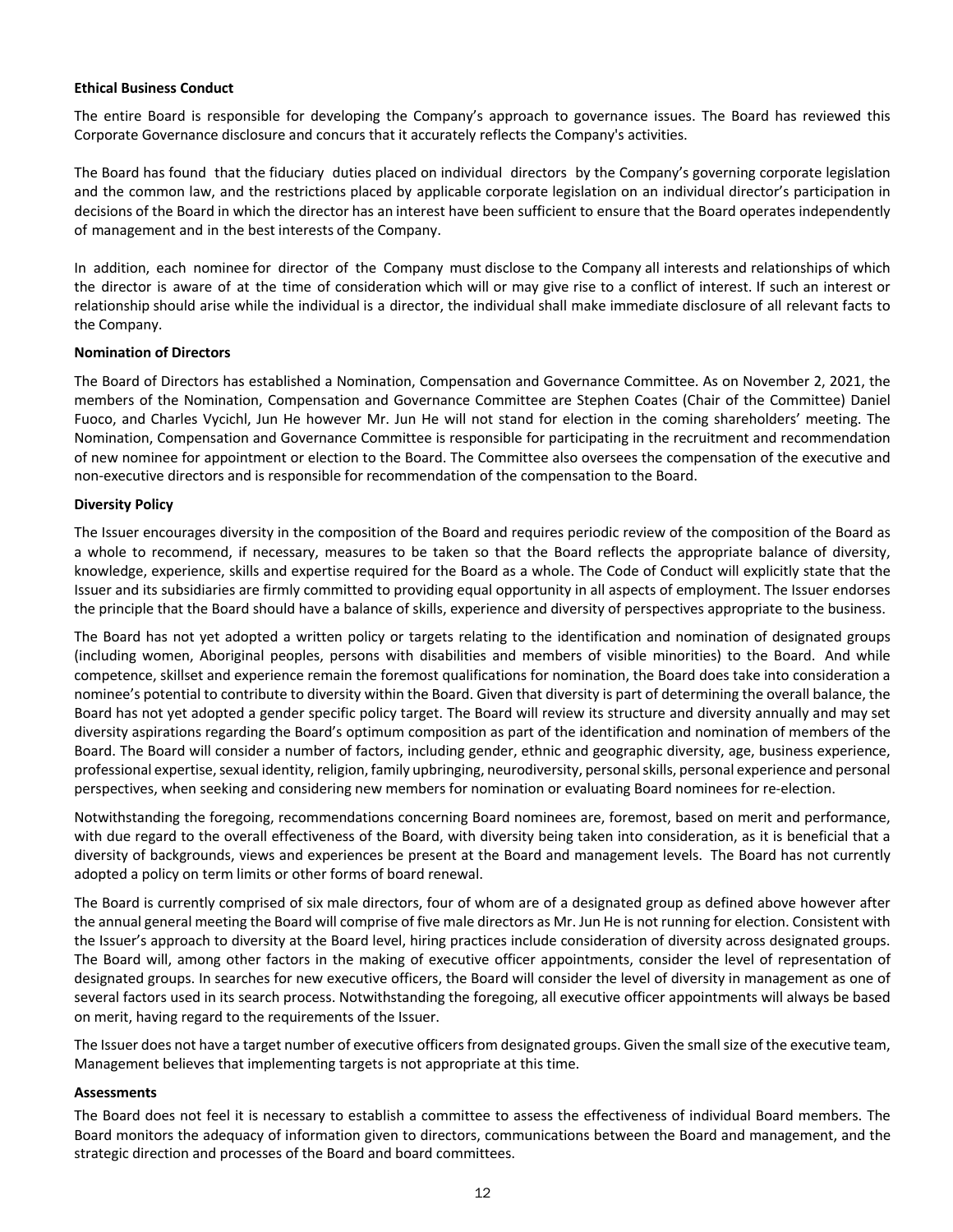## **INDEBTEDNESS OF DIRECTORS AND EXECUTIVE OFFICERS**

There is not as of the date hereof and has not been since the beginning of the Company's last completed financial year, any indebtedness owing to the Company by the directors and senior officers of the Company or any of their associates or affiliates, except as disclosed in this Circular.

## **INTEREST OF INFORMED PERSONS IN MATERIAL TRANSACTIONS**

Management of the Company is not aware of any material interests, direct or indirect, of any informed person of the Company, any proposed director of the Company, or any associate or affiliate of any informed person or proposed director, in any transaction since the commencement of the Company's most recently completed financial year or in any proposed transaction which has materially affected or would materially affect the Company or any of its subsidiaries.

### **MANAGEMENT CONTRACTS**

No management functions of the Company or subsidiary are performed to any substantial degree by a person other than the Directors or executive officers of the Company or subsidiary.

## **ADDITIONAL INFORMATION**

Additional information relating to the Company is on SEDAR at www.sedar.com. Shareholders may contact the Company at Suite 2704, 401 Bay Street, Toronto ON M5H 2Y4, to request copies of the Company's financial statements and MD&A.

Financial information is provided in the Company's comparative financial statements and MD&A for its most recently completed financial year, which are filed on SEDAR.

### **OTHER MATTERS**

Management of the Company is not aware of any other matter to come before the Meeting other than as set forth in the notice of Meeting. If any other matter properly comes before the Meeting, it is the intention of the persons named in the enclosed form of proxy to vote the shares represented thereby in accordance with their best judgment on such matter.

DATED this 2<sup>nd</sup> day of November 2021.

#### **APPROVED BY THE BOARD OF DIRECTORS**

*'' Peter Gan"*  **PETER GAN Chief Executive Officer**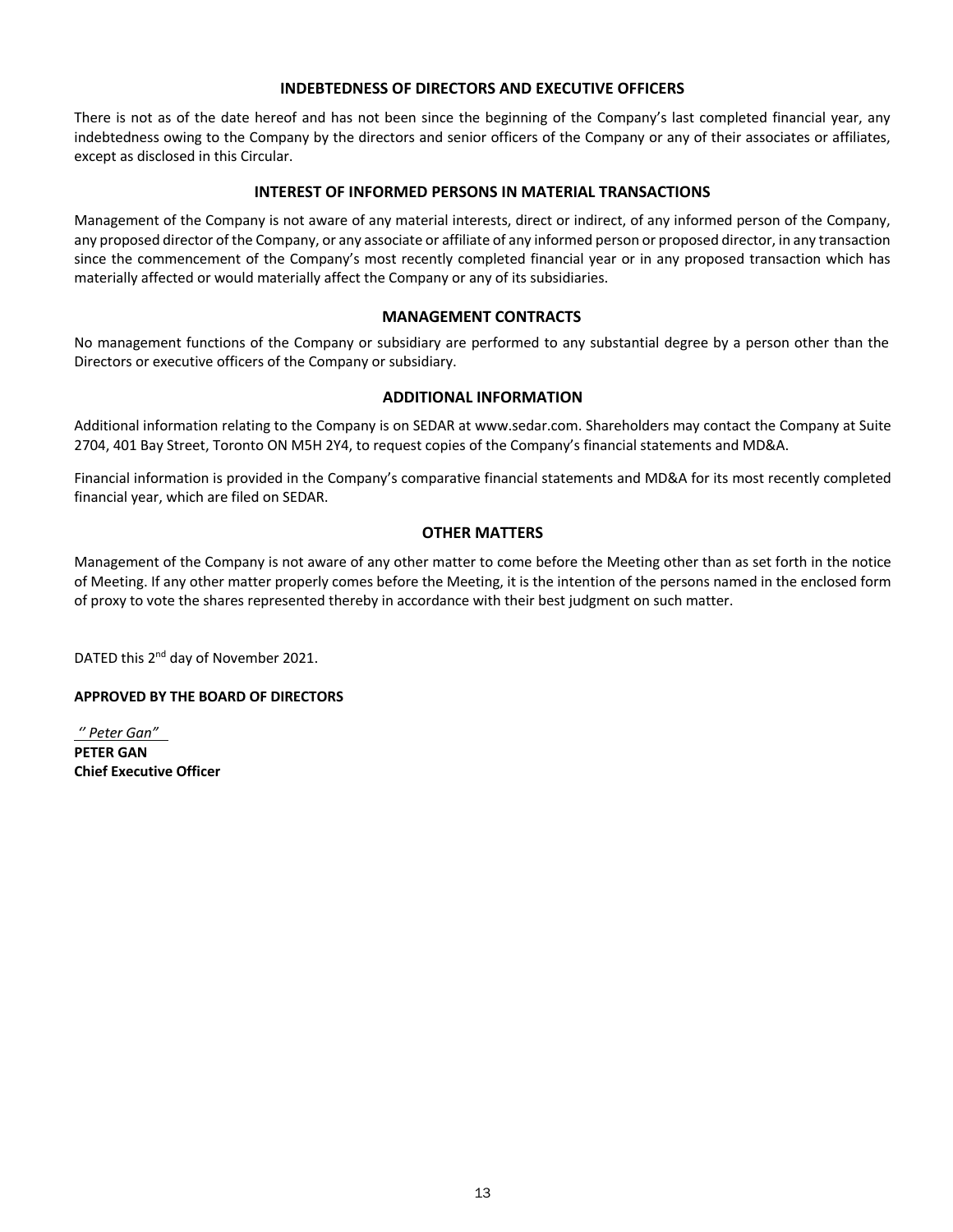## SCHEDULE "A"

## **ROYAL WINS CORPORATION 2021 INCENTIVE STOCK OPTION PLAN**

**1. PURPOSE:** The purpose of this Stock Option Plan (the "Plan") is to encourage common stock ownership in Royal Wins Corporation (the "Company") by directors, executive officers, employees (including part time employees employed by the Company for less than twenty (20) hours per weeks) and consultants (including individuals whose services are contracted through a personal holding company that is wholly-owned by such individual) of the Company or any Affiliate, as that term is defined in the Securities Act (Ontario), of the Company or by a personal holding company of any such officer, director or employee that is wholly-owned by such individual or by registered retirement savings plans established by any such officers, directors or employees (hereinafter referred to as "Optionees") who are primarily responsible for the management and profitable growth of its business and to advance the interests of the Company by providing additional incentive for superior performance by such persons and to enable the Company to attract and retain valued directors, officers and employees by granting options (the "Options" or "Option") to purchase common shares of the Company on the terms and conditions set forth in this Plan and any Stock Option Agreements entered into between the Company and the Optionees in accordance with the Plan. Any Options granted to a personal holding company shall be cancelled immediately upon any change in control of such personal holding company, save and except in the event of the death of the principal of such personal holding company, in which case, subject to the terms of the Stock Option Agreement, the provisions of subparagraph 5(f)(iii) shall apply.

**2. ADMINISTRATION:** The Plan shall be administered by the Board of Directors from time to time of the Company (the "Administrator"). No member of the Board of Directors shall by virtue of such appointment be disentitled or ineligible to receive Options. The Administrator shall have full authority to interpret the Plan and to make such rules and regulations and establish such procedures as it deems appropriate for the administration of the Plan, taking into consideration the recommendations of management, and the decision of the Administrator shall be binding and conclusive. The decision of the Administrator shall be binding, provided that notwithstanding anything herein contained, the Administrator may from time to time delegate the authority vested in it under this clause to the President who shall thereupon exercise all of the powers herein given to the Administrator, subject to any express direction by resolution of the Board of Directors of the Company from time to time and further provided that a decision of the majority of persons comprising the Board of Directors in respect of any matter hereunder shall be binding and conclusive for all purposes and upon all persons. The senior officers of the Company are authorized and directed to do all things and execute and deliver all instruments, undertakings and applications as they in their absolute discretion consider necessary for the implementation of the Plan.

**3. NUMBER OF SHARES SUBJECT TO OPTIONS:** The Board of Directors of the Company will make available that number of common shares for the purpose of the Plan that it considers appropriate except that the number of common shares that may be issued pursuant to the exercise of Options under the Plan and under any other stock options of the Company shall not exceed 10% of the common shares issued and outstanding (on a non-diluted basis) at any time and from time to time. In the event that Options granted under the Plan, and under any other stock options of the Company which may be in effect at a particular time, are surrendered, terminate or expire without being exercised in whole or in part, new Options may be granted covering the common shares not purchased under such lapsed Options.

**4. PARTICIPATION:** Options shall be granted under the Plan only to Optionees as shall be designated from time to time by the Administrator and shall be subject to the approval of such regulatory authorities as the Administrator shall designate, which shall also determine the number of shares subject to such Option. Optionees who are consultants of the Company, or an Affiliate of the Company must either perform services for the Company on an ongoing basis or provide, or be expected to provide, a service of value to the Company or to an Affiliate of the Company. The Company represents that no option shall be granted to any Employee or Consultant who is not a bona fide Employee or Consultant.

**5. TERMS AND CONDITIONS OF OPTIONS:** The terms and conditions of each Option granted under the Plan shall be set forth in written Stock Option Agreements between the Company and the Optionee. Such terms and conditions shall include the following as well as such other provisions, not inconsistent with the Plan, as may be deemed advisable by the Administrator:

- (a) Number of Shares subject to Option to any one Optionee: The number of shares subject to an Option shall be determined from time to time by the Administrator; but no one Optionee shall be granted an Option which when aggregated with any other options or common shares allotted to such Optionee under the Plan exceeds 5% of the issued and outstanding common shares of the Company (on a non-diluted basis), the total number of Options granted to any one Optionee in any 12-month period shall not exceed 5% of the issued and outstanding common shares of the Company (on a non-diluted basis), the total number of Options granted to all Insiders in any 12-month period shall not exceed 10% of the issued and outstanding common shares of the Company (on a non-diluted basis). The total number of options granted to any one consultant in any 12-month period shall not exceed 2% of the issued and outstanding common shares of the Company (on a non-diluted basis). The total number of options granted to all persons, including employees, providing investor relations activities to the Company in any 12-month period shall not exceed 2% of the issued and outstanding common shares of the Company (on a non-diluted basis) and the Option Price per common share shall be determined in accordance with subparagraph (b) below. Options granted to persons providing investor relations activities must vest over a 12-month period with no more than 25% of the options vesting in any quarter.
- (b) Option Price: The Option Price of any shares in respect of which an Option may be granted under the Plan shall be not less than the closing price of the Company's common shares on the date prior to the date of grant of the stock options on the principal exchange on which it trades or in accordance with the pricing rules of any other stock exchange on which the common shares of the Company may trade in the future.
- In the resolution allocating any Option, the Administrator may determine that the date of grant aforesaid shall be a future date determined in the manner specified by such resolution. The Administrator may also determine that the Option Price per share may escalate at a specified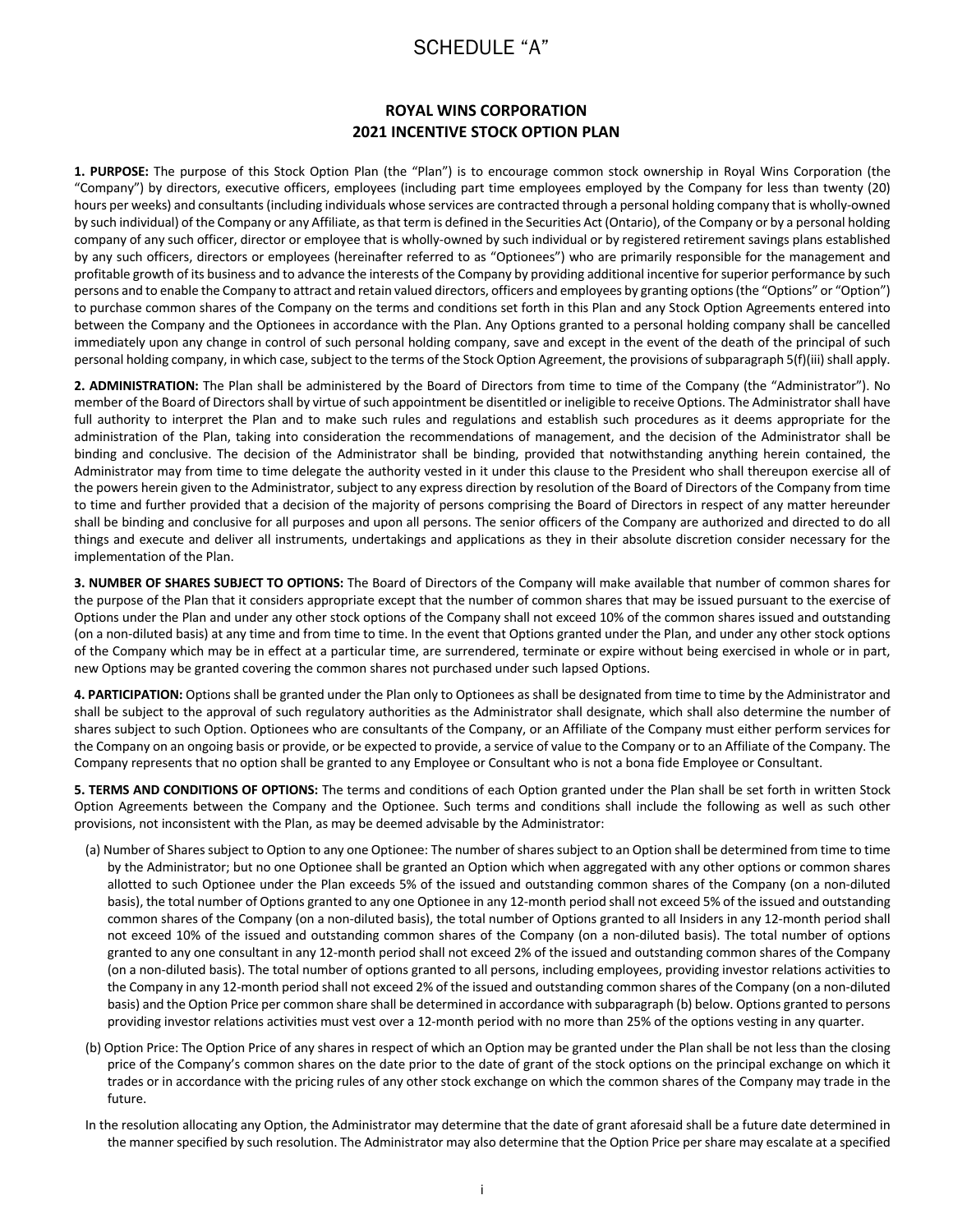rate dependent upon the year in which any Option to purchase common shares may be exercised by the Optionee. No options granted to Insiders may be repriced without the approval of a majority of disinterested shareholders of the Company exclusive of any Insiders.

(c) Payment: Subject to the following, the exercise price of each Share purchased under an Option must be paid (i) in full by bank draft or certified cheque at the time of exercise; or (ii) if permitted by the Board, in such manner and on such terms prescribed by the Board for a Cashless Exercise program for Options under the Plan.

(a) Any Participant may elect to effect a cashless exercise of any or all of such Participant's right under an Option (a "Cashless Exercise"). In connection with any such Cashless Exercise, the Participant shall be entitled to receive, without any cash payment (other than the taxes required to be paid in connection with the exercise which must be paid by the Participant to the Corporation in cash at the time of exercise or as otherwise provided herein), such number of whole Shares (rounded down to the nearest whole number) obtained pursuant to the following formula:

 $x = [a (b - c)]$ b

where

- x = the number of whole Shares to be issued
- a = the number of Shares under Option subject to the Cashless Exercise
- b = the Fair Market Value of the Shares on the date of the Cashless Exercise
- c = the exercise price of the Option subject to the Cashless Exercise

(b) In connection with each Cashless Exercise, the full number of Shares issuable (item (a) in the formula set forth immediately above) shall be considered to have been issued for the purposes of the reduction in the number of Shares which may be issued under the Plan, if applicable.

(c) The Company reserves the right, at any and all times, in the Company's sole discretion and subject to Applicable Law or the requirements of any applicable Stock Exchange, to amend or terminate any program or procedure for the exercise of Options by means of a Cashless Exercise.

 A holder of an Option shall have none of the rights of a stockholder until the shares are issued to him. All common shares issued pursuant to the exercise of Options granted or deemed to be granted under the Plan, will be so issued as fully paid and non- assessable common shares. No Optionee or his legal representatives, legatees or distributees will be, or will be deemed to be, a holder of any common shares subject to an Option under this Plan, unless and until certificates for such common shares are issued to him or them under the terms of the Plan.

- (d) Term of Options: Options may be granted under this Plan exercisable over a period not exceeding five (5) years. Each Option shall be subject to earlier termination as provided in subparagraph (f) below and paragraphs 7 and 8.
- (e) Exercise of Options: The exercise of any Option will be contingent upon receipt by the Company at its head office of a written notice of exercise, specifying the number of common shares with respect to which the Option is being exercised, accompanied by cash payment, certified cheque or bank draft for the full purchase price of such common shares with respect to which the Option is exercised. In case of cashless exercise, the written notice may be accompanied with such supporting document as may be prescribed by the Board for a Cashless Exercise program for Options under the Plan. An Option may be exercised in full or in part during any year of the term of the Option as provided in the written Stock Option Agreement; provided however that except as expressly otherwise provided herein or as provided in any valid Stock Option Agreement approved by the Administrator, no Option may be exercised unless that Optionee is then a director and/or in the employ of the Company. This Plan shall not confer upon the Optionee any right with respect to continuance as a director, officer, employee or consultant of the Company or of any affiliate of the Company.
- (f) Termination of Options: Any Option granted pursuant hereto, to the extent not validly exercised, and save as expressly otherwise provided herein, will terminate on the earlier of the following dates:
	- i. the date of expiration specified in the Stock Option Agreement, being not more than five (5) years after the date the Option was granted;
	- ii. the date of termination of the Optionee's employment or upon ceasing to be a director and/or officer of the Company or up to a period not exceeding six (6) months thereafter for any cause other than by retirement, permanent disability or death unless the Optionee was retained to provide Investor Relations Activities in which case up to a period not exceeding thirty (30) days thereafter;
	- iii. one (1) year after the date of the Optionee's death during which period the Option may be exercised only by the Optionee's legal representative or the person or persons to whom the deceased Optionee's rights under the Option shall pass by will or the applicable laws of descent and distribution, and only to the extent the Optionee would have been entitled to exercise it at the time of his death if the employment of the Optionee had been terminated by the Company on such date;
	- iv. up to six (6) months after termination of the Optionee's employment by permanent disability or retirement under any Retirement Plan of the Company during which six (6) month period the Optionee may exercise the Option to the extent he was entitled to exercise it at the time of such termination provided that if the Optionee shall die within such six (6) month period, then such right shall be extended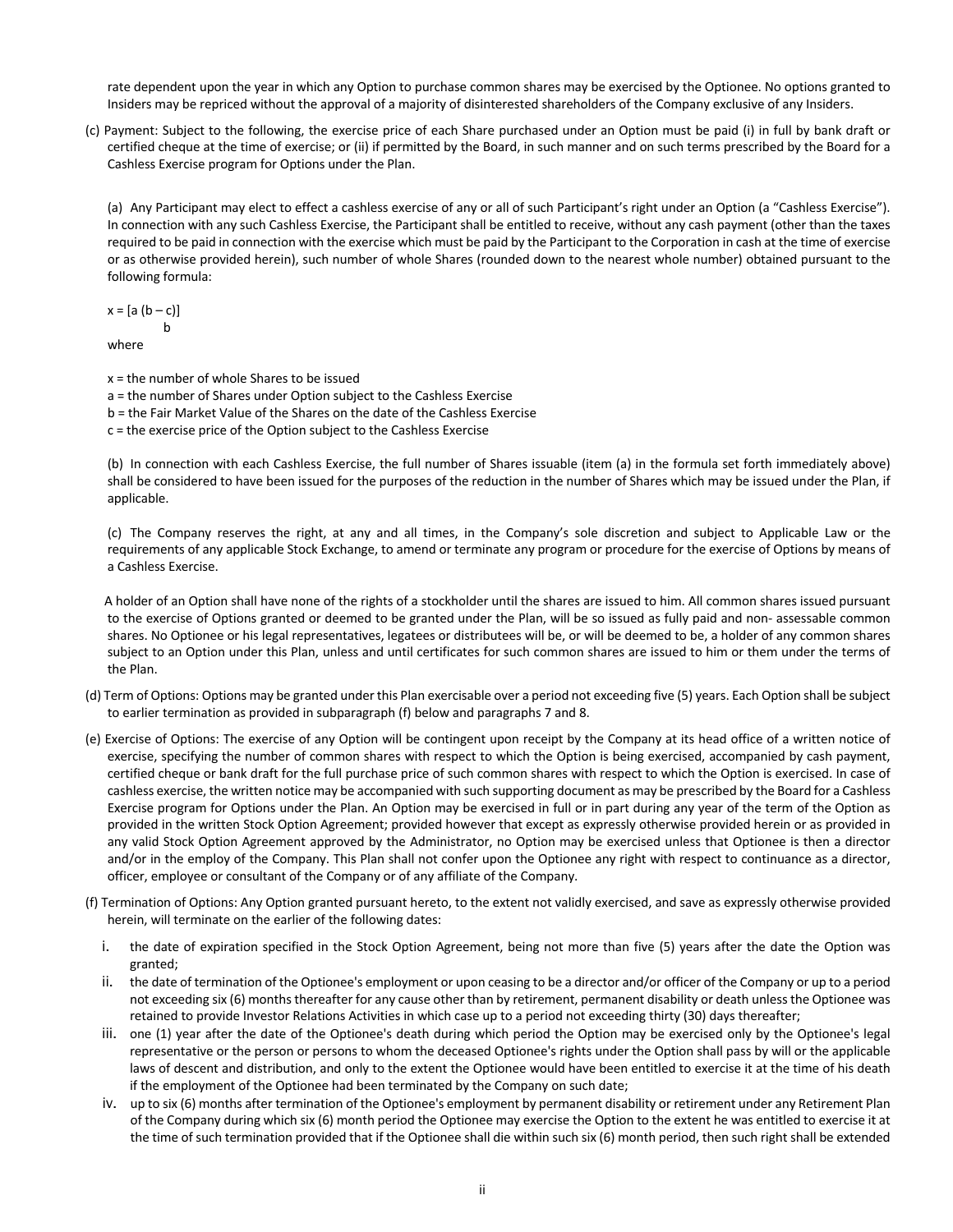to six (6) months following the death of the Optionee and shall be exercisable only by the persons described in subparagraph (f)(iii) hereof and only to the extent therein set forth.

- (g) Non-transferability of Options: No Option shall be transferable or assignable by the Optionee other than by will or the laws of descent and distribution and shall be exercisable during his lifetime only by him.
- (h) Applicable Laws or Regulations: The Company's obligation to sell and deliver stock under each Option is subject to such compliance by the Company and any Optionee as the Company deems necessary or advisable with all laws, rules and regulations of Canada and the United States of America and any Provinces and/or States thereof applying to the authorization, issuance, listing or sale of securities and is also subject to the acceptance for listing of the common shares which may be issued in exercise thereof by each stock exchange upon which shares of the Company are listed for trading.

**6. ADJUSTMENT IN EVENT OF CHANGE IN STOCK:** Each Option shall contain uniform provisions in such form as may be approved by the Administrator to appropriately adjust the number and kind of shares covered by the Option and the exercise price of shares subject to the Option in the event of a declaration of stock dividends, or stock subdivisions or consolidations or reconstruction or reorganization or recapitalization of the Company or other relevant changes in the Company's capitalization (other than issuance of additional shares) to prevent substantial dilution or enlargement of the rights granted to the Optionee by such Option. The number of common shares available for Options, the common shares subject to any Option, and the Option Price thereof shall be adjusted appropriately by the Administrator and such adjustment shall be effective and binding for all purposes of the Plan.

**7. ACCELERATION OF EXPIRY DATES.** Upon the announcement or contemplation of any event, including a reorganization, acquisition, amalgamation or merger (or a plan of arrangement in connection with any of the foregoing), other than solely involving the Company and one or more of its affiliates (as such term is defined in the Securities Act (Ontario)), with respect to which all or substantially all of the persons who were the beneficial owners of the common shares, immediately prior to such reorganization, amalgamation, merger or plan of arrangement do not, following such reorganization, amalgamation, merger or plan of arrangement, beneficially own, directly or indirectly more than 50% of the resulting voting shares on a fully-diluted basis (for greater certainty, this shall not include a public offering or private placement out of treasury) or the sale to a person other than an affiliate of the Company of all or substantially all of the Company's assets (collectively, a "Change of Control"), the Company shall have the discretion, without the need for the agreement of any Optionee, to accelerate the Expiry Dates and/or any applicable vesting provisions of all Options, as it shall see fit. The Company may accelerate one or more Optionee's Expiry Dates and/or vesting requirements without accelerating the Expiry Dates and/or vesting requirements of all Options and may accelerate the Expiry Date and/or vesting requirements of only a portion of an Optionee's Options.

**8. AMALGAMATION, CONSOLIDATION OR MERGER:** If the event that the Company is a consenting party to a Change of Control, outstanding Options shall be subject to the agreement effecting such Change of Control and Optionees shall be bound by such Change of Control agreement. Such agreement, without the Optionees' consent, may provide for:

- (a) the continuation of such outstanding Options by the Company (if the Company is the surviving or acquiring corporation);
- (b) the assumption of the Plan and such outstanding Options by the surviving entity; or
- (c) the substitution or replacement by the surviving or acquiring corporation or its parent

of options with substantially the same terms for such outstanding Options.

The Company may provide in any agreement with respect to any such Change of Control that the surviving, new or acquiring corporation shall grant options to the Optionees to acquire shares in such corporation or its parent with respect to which the excess of the fair market value of the shares of such corporation immediately after the consummation of such Change of Control over the exercise price therefore shall not be less than the excess of the value of the common shares over the Exercise Price of the Options immediately prior to the consummation of such Change of Control.

**9. APPROVALS:** The obligation of the Company to issue and deliver the common shares in accordance with the Plan is subject to any approvals, which may be required from any regulatory authority or stock exchange having jurisdiction over the securities of the Company. If any common shares cannot be issued to any Optionee for whatever reason, the obligation of the Company to issue such common shares shall terminate and any Option exercise price paid to the Company will be returned to the Optionee.

**10. STOCK EXCHANGE RULES:** The rules of any stock exchange upon which the Company common shares are listed shall be applicable relative to Options granted to Optionees.

**11. AMENDMENT AND DISCONTINUANCE OF PLAN:** Subject to regulatory approval, the Board of Directors may from time to time amend or revise the terms of the Plan or may discontinue the Plan at any time provided however that no such right may, without the consent of the Optionee, in any manner adversely affect his rights under any Option theretofore granted under the Plan.

**12. EFFECTIVE DATE AND DURATION OF PLAN:** The Plan shall remain in full force and effect from the date of shareholder approval hereof and from year to year thereafter until amended or terminated in accordance with Paragraph 10 hereof and for so long thereafter as Options remain outstanding in favour of any Optionee.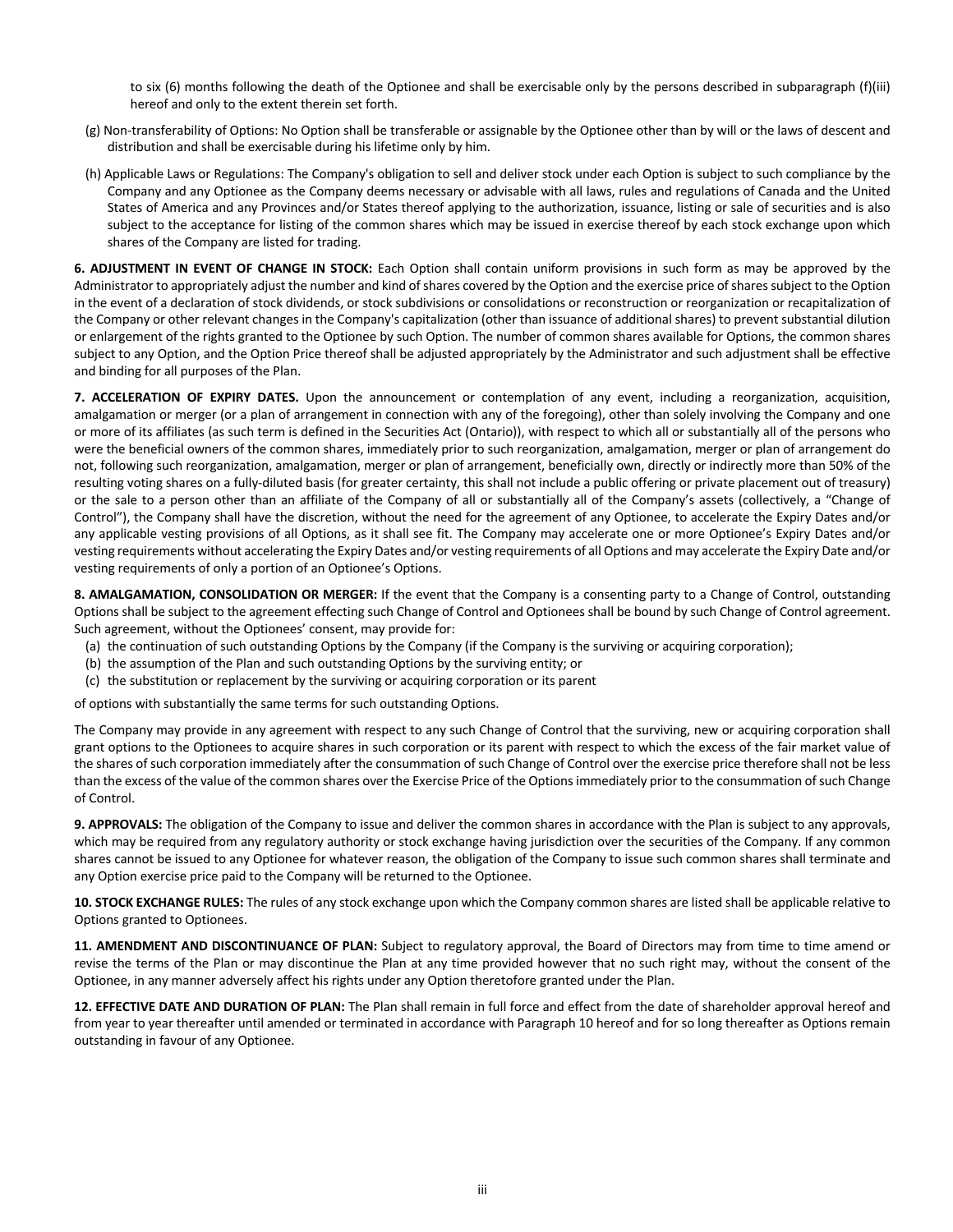## SCHEDULE "B"

## **ROYAL WINS CORPORATION CHARTER OF THE AUDIT COMMITTEE**

#### **1. DEFINITIONS**

- 1.1 In this Charter:
	- (a) "**Board**" means the board of directors of the Company;
	- (b) "**CEO**" means the Chief Executive Officer;
	- (c) "**Company**" Royal Wins Corporation;
	- (d) "**Company Management**" means Company Officers and senior management, collectively;
	- (e) "**Company Officers**" means the CEO and non-CEO Officers, collectively; and
	- (f) "**Directors**" means directors of the Company;
	- (g) "**non-CEO Officer**" means (i) a chair or vice-chair of the Board, a chief operating officer, chief financial officer, chief technology officer, president, vice president, secretary, assistant secretary, treasurer, assistant treasurer and general manager; (ii) an individual who is designated as an officer under a bylaw or similar authority of the Company; and (iii) an individual who performs functions similar to those normally performed by an individual referred to in (i) or (ii) above;
	- (h) "**senior management**" means members of management who are not Company Officers.

#### **2. PURPOSE AND PRIMARY RESPONSIBILITY**

- 1.1 This charter (the "Charter") sets out the Audit Committee's purpose, composition, member qualification, member appointment and removal, responsibilities, operations, manner of reporting to the Board of Directors (the "Board") of Royal Wins Corporation (the "Company"), annual evaluation and compliance with this charter.
- 1.2 The primary responsibility of the Audit Committee is that of oversight of the financial reporting process on behalf of the Board. This includes oversight responsibility for financial reporting and continuous disclosure, oversight of external audit activities, oversight of financial risk and financial management control, and oversight responsibility for compliance with tax and securities laws and regulations as well as whistle blowing procedures. The Audit Committee is also responsible for the other matters as set out in this charter and/or such other matters as may be directed by the Board from time to time. The Audit Committee should exercise continuous oversight of developments in these areas.

#### **3. COMPOSITION AND OPERATIONS**

- 3.1 Each member of the Audit Committee must be an independent director of the Company as defined in sections 1.4 and 1.5 of National Instrument 52-110 – Audit Committees ("NI 52-110") and must also satisfy the independence requirements of each exchange on which the Company's shares are listed.
- 3.2 The Audit Committee will consist of at least three members, all of whom shall be financially literate, provided that an Audit Committee member who is not financially literate may be appointed to the Audit Committee if such member becomes financially literate within a reasonable period of time following his or her appointment. Upon graduating to a more senior stock exchange, if required under the rules or policies of such exchange, the Audit Committee will consist of at least three members, all of whom shall meet the experience and financial literacy requirements of such exchange and of NI 52-110.
- 3.3 The Committee shall operate under the guidelines applicable to all Board committees.
- 3.4 The members of the Audit Committee will be appointed annually (and from time to time thereafter to fill vacancies on the Audit Committee) by the Board. An Audit Committee member may be removed or replaced at any time at the discretion of the Board and will cease to be a member of the Audit Committee on ceasing to be an independent director.
- 3.4 The Chair of the Audit Committee will be appointed by the Board.

#### **4. DUTIES AND RESPONSIBILITIES**

- 4.1 The duties and responsibilities of the Audit Committee include:
- 4.2 recommending to the Board the external auditor to be nominated by the Board;
- 4.3 recommending to the Board the compensation of the external auditor to be paid by the Company in connection with (i) preparing and issuing the audit report on the Company's financial statements, and (ii) performing other audit, review or attestation services;
- 4.4 reviewing the external auditor's annual audit plan, fee schedule and any related services proposals (including meeting with the external auditor to discuss any deviations from or changes to the original audit plan, as well as to ensure that no management restrictions have been placed on the scope and extent of the audit examinations by the external auditor or the reporting of their findings to the Audit Committee);
- 4.5 overseeing the work of the external auditor;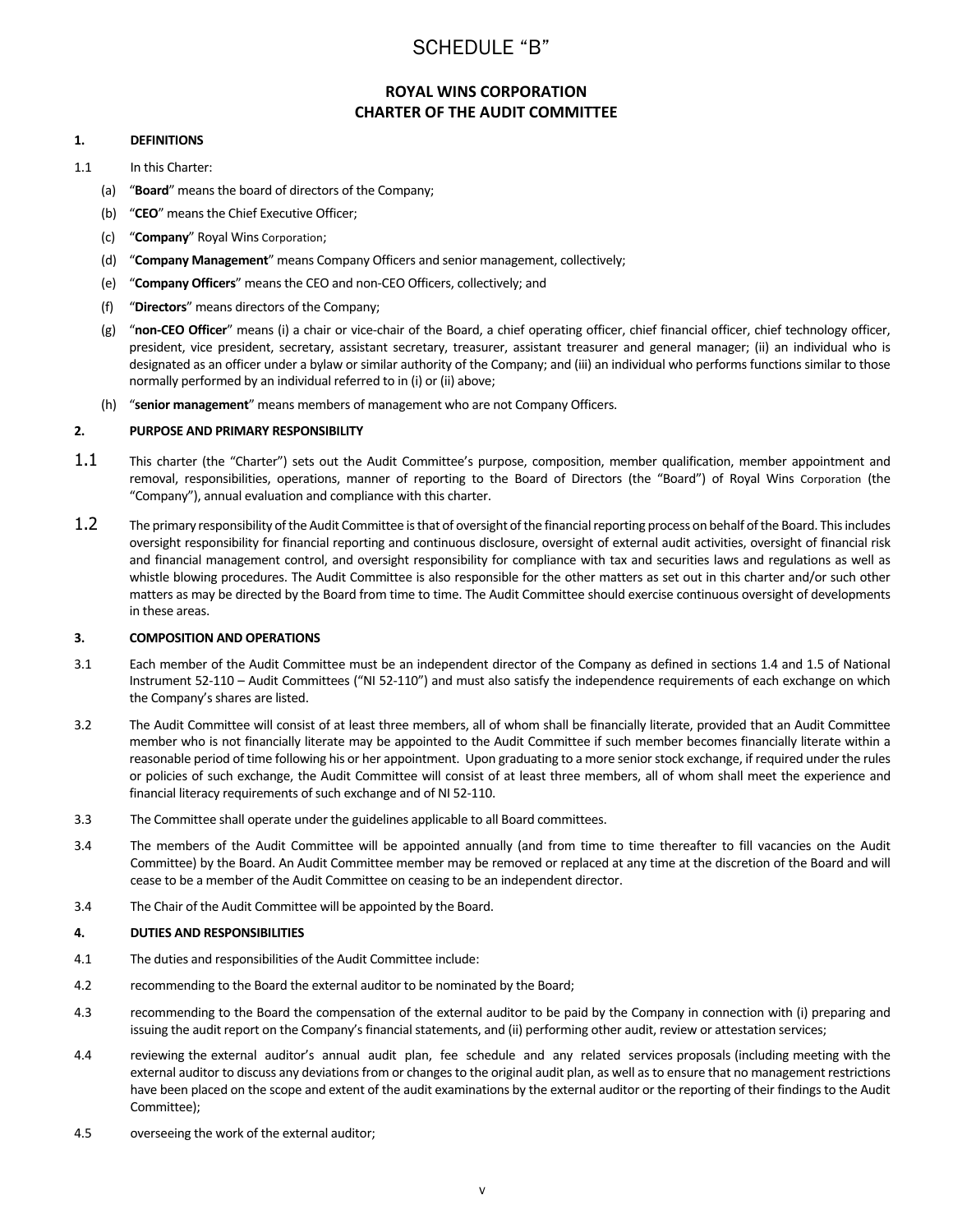4.6 ensuring that the external auditor is independent by:

(i) receiving a report annually from the external auditors with respect to their independence, such report to include disclosure of all engagements (and fees related thereto) for non-audit services provided to Company; and

(ii) requiring the independent auditor to provide to the Company annually formal written statements delineating all relationships between the auditor and the Company, consistent with applicable CPAB and PCAOB requirements, and actively engage with the independent auditor regarding ensuring independence of auditor

- 4.7 ensuring that the external auditor is in good standing with the Canadian Public Accountability Board;
- 4.8 ensuring that the external auditor meets the rotation requirements for partners and staff assigned to the Company's annual audit by receiving a report annually from the external auditors setting out the status of each professional with respect to the appropriate regulatory rotation requirements and plans to transition new partners and staff onto the audit engagement as various audit team members' rotation periods expire;
- 4.9 reviewing and discussing with management and the external auditor the annual audited and quarterly unaudited financial statements and related Management Discussion and Analysis (**"MD&A"**), including the appropriateness of the Company's accounting policies, disclosures (including material transactions with related parties), reserves, key estimates and judgements (including changes or variations thereto) and obtaining reasonable assurance that the financial statements are presented fairly in accordance with IFRS and the MD&A is in compliance with appropriate regulatory requirements;
- 4.10 reviewing and discussing with management and the external auditor major issues regarding accounting principles and financial statement presentation including any significant changes in the selection or application of accounting principles to be observed in the preparation of the financial statements of the Company and its subsidiaries;
- 4.11 reviewing and discussing with management and the external auditor the external auditor's written communications to the Audit Committee in accordance with generally accepted auditing standards and other applicable regulatory requirements arising from the annual audit and quarterly review engagements;
- 4.12 reviewing and discussing with management and the external auditor all earnings press releases, as well as financial information and earnings guidance provided to analysts and rating agencies prior to such information being disclosed;
- 4.13 reviewing the external auditor's report to the shareholders on the Company's annual financial statements;
- 4.14 reporting on and recommending to the Board the approval of the annual financial statements and the external auditor's report on those financial statements, the quarterly unaudited financial statements, and the related MD&A and press releases for such financial statements, prior to the dissemination of these documents to shareholders, regulators, analysts and the public;
- 4.15 satisfying itself on a regular basis through reports from management and related reports, if any, from the external auditors, that adequate procedures are in place for the review of the Company's disclosure of financial information extracted or derived from the Company's financial statements that such information is fairly presented;
- 4.16 overseeing the adequacy of the Company's system of internal accounting controls and obtaining from management and the external auditor summaries and recommendations for improvement of such internal controls and processes, together with reviewing management's remediation of identified weaknesses;
- 4.17 reviewing with management and the external auditors the integrity of disclosure controls and internal controls over financial reporting;
- 4.18 reviewing and monitoring the processes in place to identify and manage the principal risks that could impact the financial reporting of the Company and assessing, as part of its internal controls responsibility, the effectiveness of the over-all process for identifying principal business risks and report thereon to the Board;
- 4.19 satisfying itself that management has developed and implemented a system to ensure that the Company meets its continuous disclosure obligations through the receipt of regular reports from management and the Company's legal advisors on the functioning of the disclosure compliance system, (including any significant instances of non-compliance with such system) in order to satisfy itself that such system may be reasonably relied upon;
- 4.20 resolving disputes between management and the external auditor regarding financial reporting;
- 4.21 establishing procedures for:
	- (i) the receipt, retention and treatment of complaints received by the Company from employees and others regarding accounting, internal accounting controls or auditing matters and questionable practices relating thereto; and
	- (ii) the confidential, anonymous submission by employees of the Company of concerns regarding questionable accounting or auditing matters.
- 4.23 reviewing and approving the Company's hiring policies with respect to partners or employees (or former partners or employees) of either a former or the present external auditor;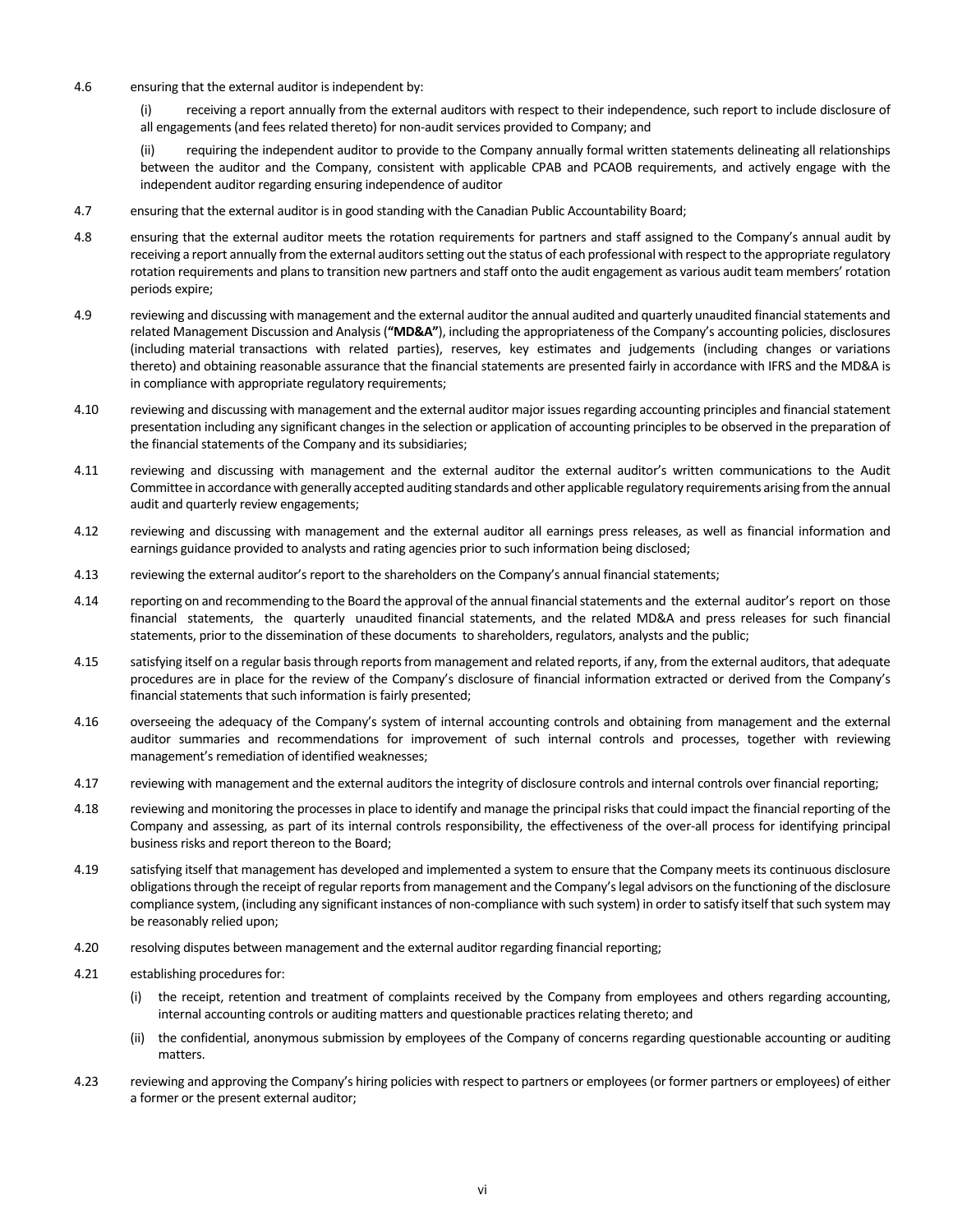- 4.24 pre-approving all non-audit services to be provided to the Company or any subsidiaries by the Company's external auditor (the Chair of the Audit Committee has the authority to pre-approve in between regularly scheduled Audit Committee meetings any non-audit service of less than \$50,000, however such approval will be presented to the Audit Committee at the next scheduled meeting for formal approval);
- 4.25 overseeing compliance with regulatory authority requirements for disclosure of external auditor services and Audit Committee activities;
- 4.26 establishing procedures for:
	- (i) reviewing the adequacy of the Company's insurance coverage, including the Directors' and Officers' insurance coverage;
	- (ii) reviewing activities, organizational structure, and qualifications of the Chief Financial Officer ("CFO") and the staff in the financial reporting area and ensuring that matters related to succession planning within the Company are raised for consideration at the Board;
	- (iii) obtaining reasonable assurance as to the integrity of the Chief Executive Officer ("CEO") and other senior management and that the CEO and other senior management strive to create a culture of integrity throughout the Company;
	- (iv) reviewing fraud prevention policies and programs, and monitoring their implementation;
	- (v) reviewing regular reports from management and others (e.g., external auditors, legal counsel) with respect to the Company's compliance with laws /regulations and treaty or contractual obligations having a material impact on the financial statements including, without limiting the foregoing:
	- (vi) Tax and financial reporting laws and regulations;
	- (vii) Legal withholding and reporting requirements;
	- (viii) Environmental protection laws and regulations;
	- (ix) Treaty, contractual or consultation obligations with First Nation, Inuit or Metis communities
	- (x) Other laws and regulations, both domestic and foreign where applicable, which may expose directors to liability; and
- 4.27 A regular part of Audit Committee meetings involves the appropriate orientation of new members as well as the continuous education of all members. Items to be discussed include specific business issues as well as new accounting and securities legislation that may impact the organization. The Chair of the Audit Committee will regularly canvass the Audit Committee members for continuous education needs and in conjunction with the Board education program, arrange for such education to be provided to the Audit Committee on a timely basis.
- 4.28 On an annual basis the Audit Committee shall review and assess the adequacy of this charter taking into account all applicable legislative and regulatory requirements as well as any best practice guidelines recommended by regulators or stock exchanges with whom the Company has a reporting relationship and, if appropriate, recommend changes to the Audit Committee charter to the Board for its approval.

#### **5. AUTHORITY AND RESOURCES**

- 5.1 The Audit Committee has the authority, without further approval of the Board of Directors to:
	- (i) engage independent legal counsel, consultants and other advisors (each, an "**Independent Advisor**") as it determines necessary to carry out its duties;
	- (ii) set and pay the compensation for any such advisors employed by the Committee, funded by the Company;
	- (iii) communicate directly with external advisors and any other personnel of the Company; and
	- (iv) have unrestricted access to any personnel and documents of the Company relevant to performance of the Committee's duties.
- 5.2 The Committee shall be directly responsible for the appointment, compensation and oversight of the work of any Independent Advisor retained by the Committee. The Company must provide for appropriate funding, as determined by the Committee, for payment of reasonable compensation to any Independent Advisor retained by the Committee.
- 5.3 Notwithstanding its authority to engage Independent Advisors, the Committee may select an Independent Advisor to the Committee only after taking into consideration, all factors relevant to that person's independence from management, including the following:
	- (i) the provision of other services to the Company by the person that employs the Independent Advisor;
	- (ii) the amount of fees received from the Company by the person that employs the Independent Advisor, as a percentage of the total revenue of the person that employs the Independent Advisor;
	- (iii) the policies and procedures of the person that employs the Independent Advisor that are designed to prevent conflicts of interest;
	- (iv) any business or personal relationship of the Independent Advisor with a member of the Committee;
	- (v) any stock of the Company owned by the Independent Advisor; and
	- (vi) any business or personal relationship of the Independent Advisor or the person employing the Independent Advisor with an executive officer of the Company.
- 5.4 Notwithstanding the engagement of an Independent Advisor or the receipt of advice or recommendations from such an Independent Advisor, the Committee: